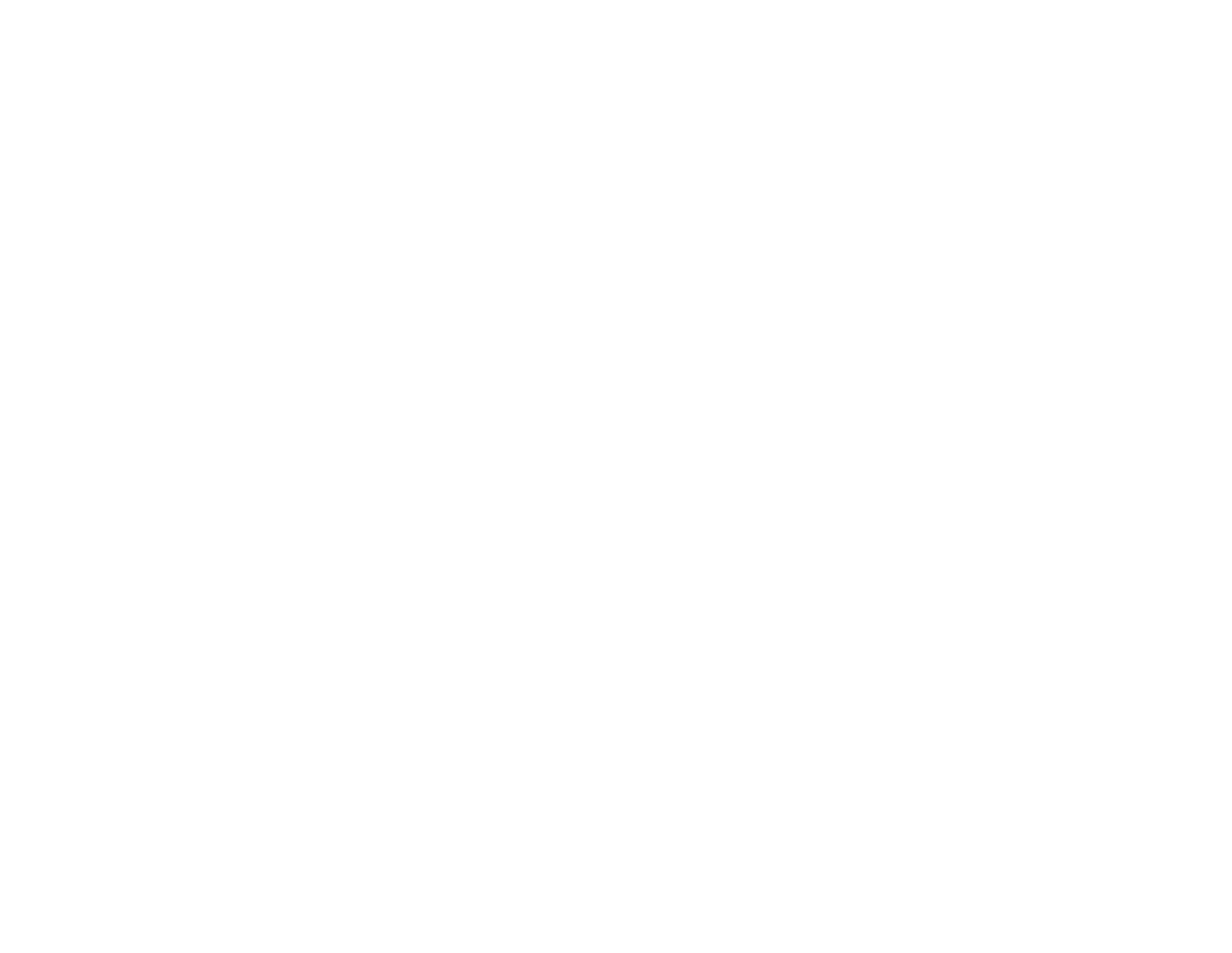## Finding of No Significant Impact (FONSI)

The Federal Highway Administration (FHWA) has determined that the Proposed Action described in the Environmental Assessment (EA) will have no significant impact on the human or natural environment. This FONSI is based on the EA and the proposed mitigation which has been independently evaluated by FHWA and determined to adequately and accurately discuss the need, environmental issues, and impact of the proposed project and appropriate mitigation measures. It provides sufficient evidence and analysis for determining that an Environmental Impact Statement is not required. FHWA takes full responsibility for the accuracy, scope, and content of the EA.

 $\mathbf{i}$ 

Submitted by:

Anthony R. Devito, P.E. **Region 1 Transportation Director Colorado Department of Transportation** 

Concurred by:

Joshua Laipply, P.E. **Chief Engineer** Colorado Department of Transportation

Approved by:

John M. Cater, P.E. Division Administrator, Colorado Division Federal Highway Administration

 $1 - 12 - 2015$ 

Date

 $2015$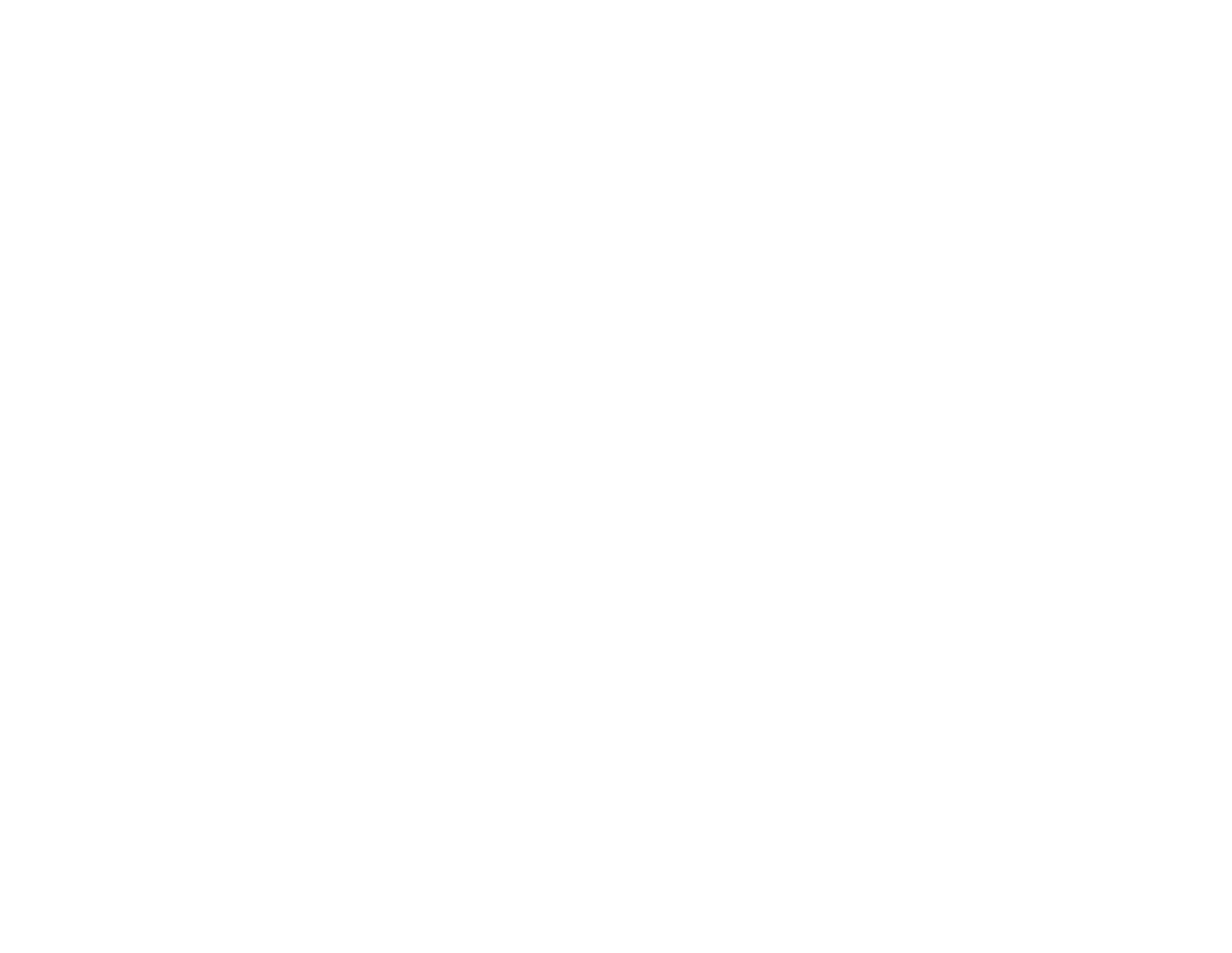The Federal Highway Administration may publish a notice in the Federal Register, pursuant to 23 United States Code (USC) § 139(I), once the Finding of No Significant Impact is approved. If such notice is published, a claim arising under Federal law seeking judicial review of a permit, license, or approval issued by a Federal agency for a highway or public transportation capital project shall be barred unless it is filed within 150 days after publication of a notice in the Federal Register announcing that the permit, license, or approval is final pursuant to the law under which judicial review is allowed. If no notice is published, then the periods of time that otherwise are provided by the Federal laws governing such claims will apply.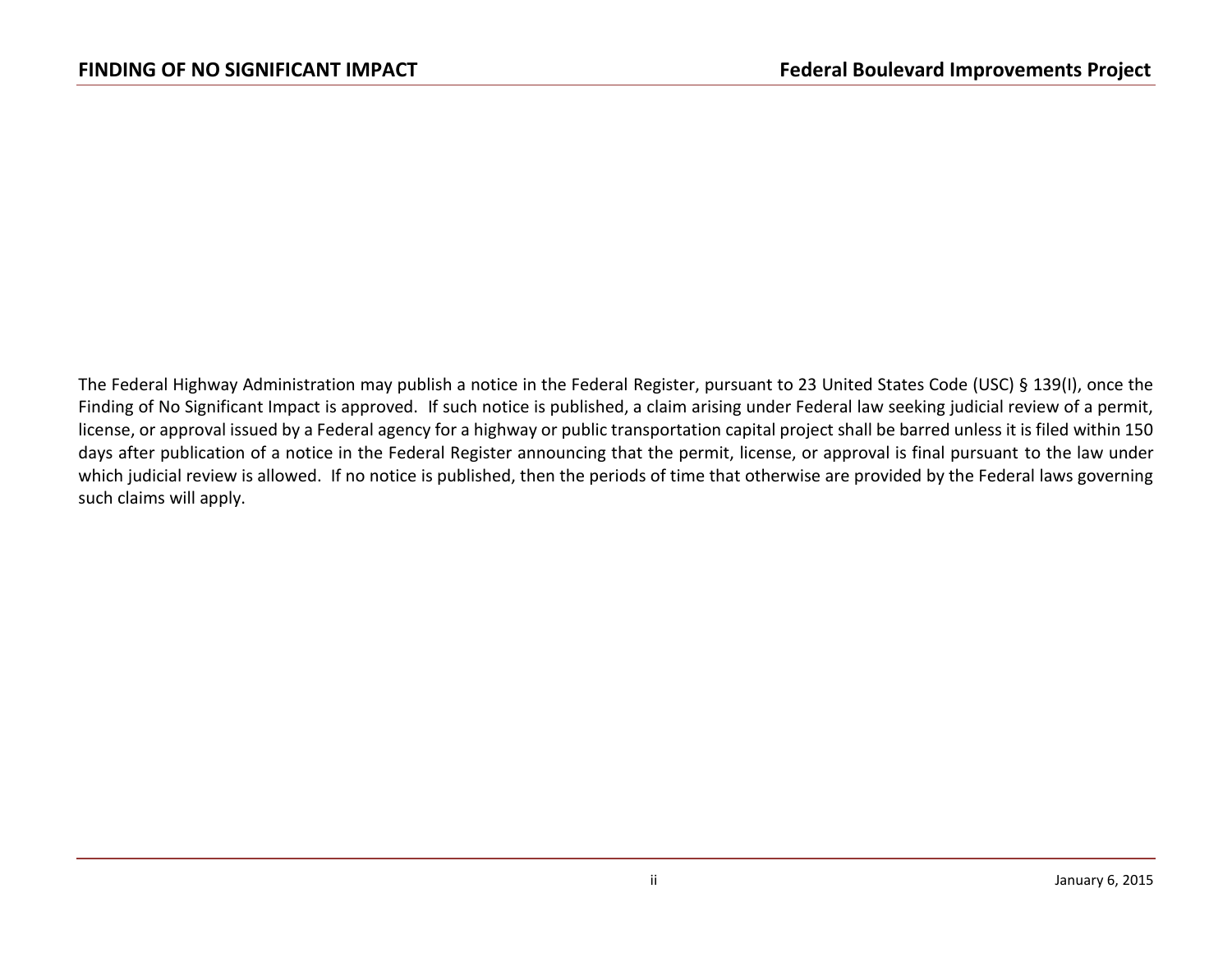### TABLE OF CONTENTS

| <b>TABLES</b> |  |
|---------------|--|
|               |  |

### **FIGURES**

| Figure 1. Cross-Section of the Proposed Action          |  |
|---------------------------------------------------------|--|
| Figure 2. Updated Cross-Section of the Proposed Action. |  |

### APPENDICES – PROVIDED ON CD (ATTACHED)

Appendix A – Federal Boulevard Improvements Project Environmental Assessment Appendix B – Public Involvement since the Publication of the EA Appendix C – Public Comments Received during the 30-day Review Period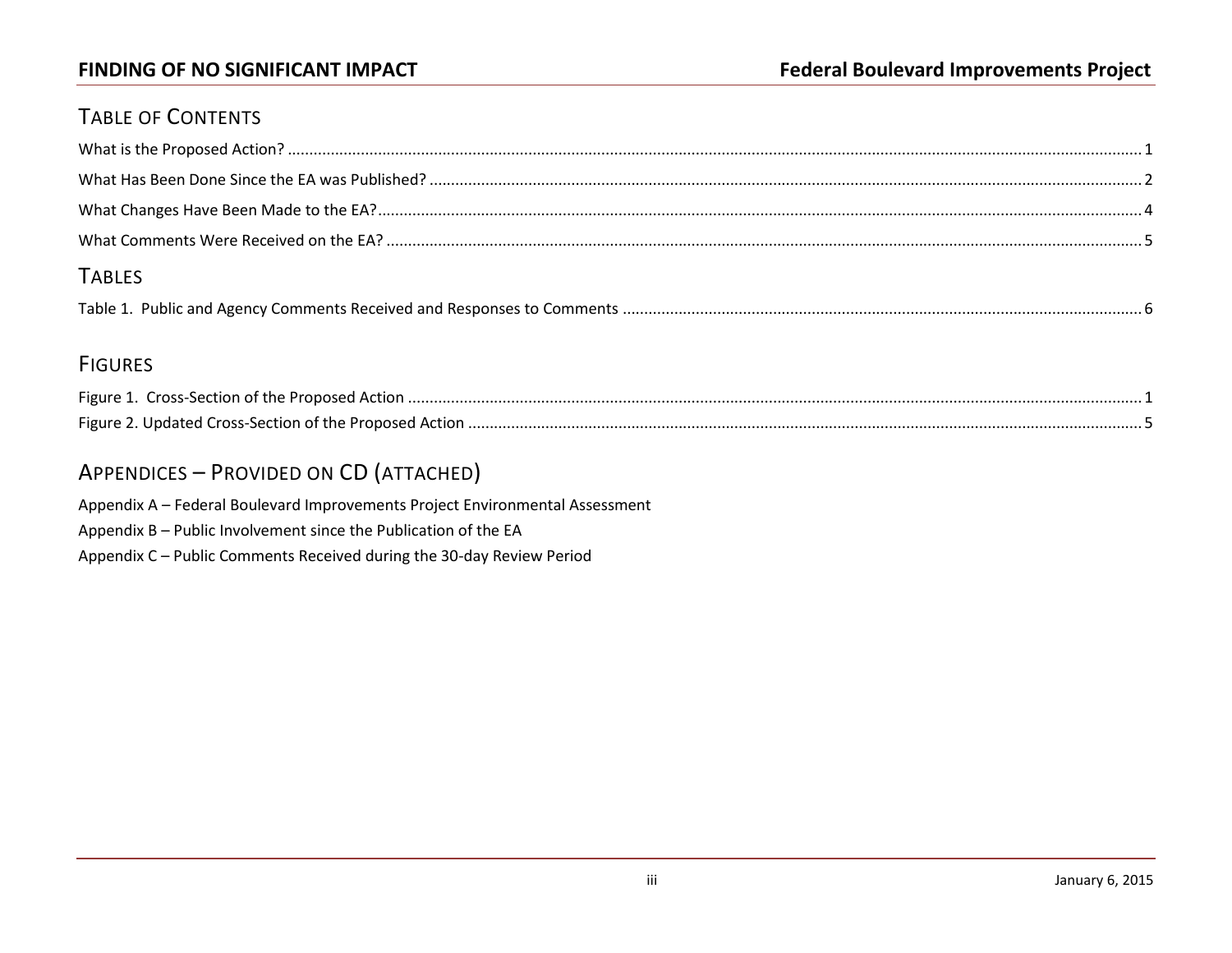### <span id="page-6-0"></span>WHAT IS THE PROPOSED ACTION?

The Colorado Department of Transportation (CDOT) and FHWA are proposing to add a third northbound lane between West 7<sup>th</sup> Avenue and West 10<sup>th</sup> Avenue and a raised median throughout the Project Area [Federal Boulevard between West 7<sup>th</sup> Avenue and West Howard Place] to improve mobility and safety (Figure 1). North of West  $10<sup>th</sup>$ Avenue, the width of the existing three northbound lanes would be brought up to standard (11 feet). The existing southbound lanes would also be brought up to standard width in areas where they



### **Figure 1. Cross-Section of the Proposed Action**

are currently substandard. The widening of Federal Boulevard as a part of the Proposed Action will meet American Association of Transportation Organizations (AASHTO) and CDOT standards. Access will be limited by controlling left-turns at non-signalized points. In the Proposed Action, the existing signalized crosswalks at the intersections of Federal Boulevard with West 8<sup>th</sup> Avenue and West 10<sup>th</sup> Avenue will be upgraded with new traffic and pedestrian signals and enhanced concrete crosswalks. Sidewalks on the west and east sides of the street will be brought up to ADA standards; this will match the existing sections of Federal Boulevard to the north and south.

Access to bus service, which connects to local and regional destinations as well as the greater transit system, including the nearby West Line of the Regional Transportation District's (RTD's) Light Rail Transit (LRT) system, will be improved by upgrading the sidewalk to be consistent and compliant with the Americans with Disabilities Act (ADA) standards. Additionally, connectivity to the Weir Gulch Trail would be enhanced with better signage for the trail, reducing the curvature of the "T" intersection where the trail and sidewalk connect along West 8<sup>th</sup> Avenue, signage for the Trail, and a wider sidewalk along West 8<sup>th</sup> Avenue, all of which support the City and County of Denver's (CCD's) Bicycle Master Plan (CCD, 2001) and Denver Moves (CCD, 2011). These improvements are anticipated to improve mobility, safety, and enhance multi-modal options within the Project Area.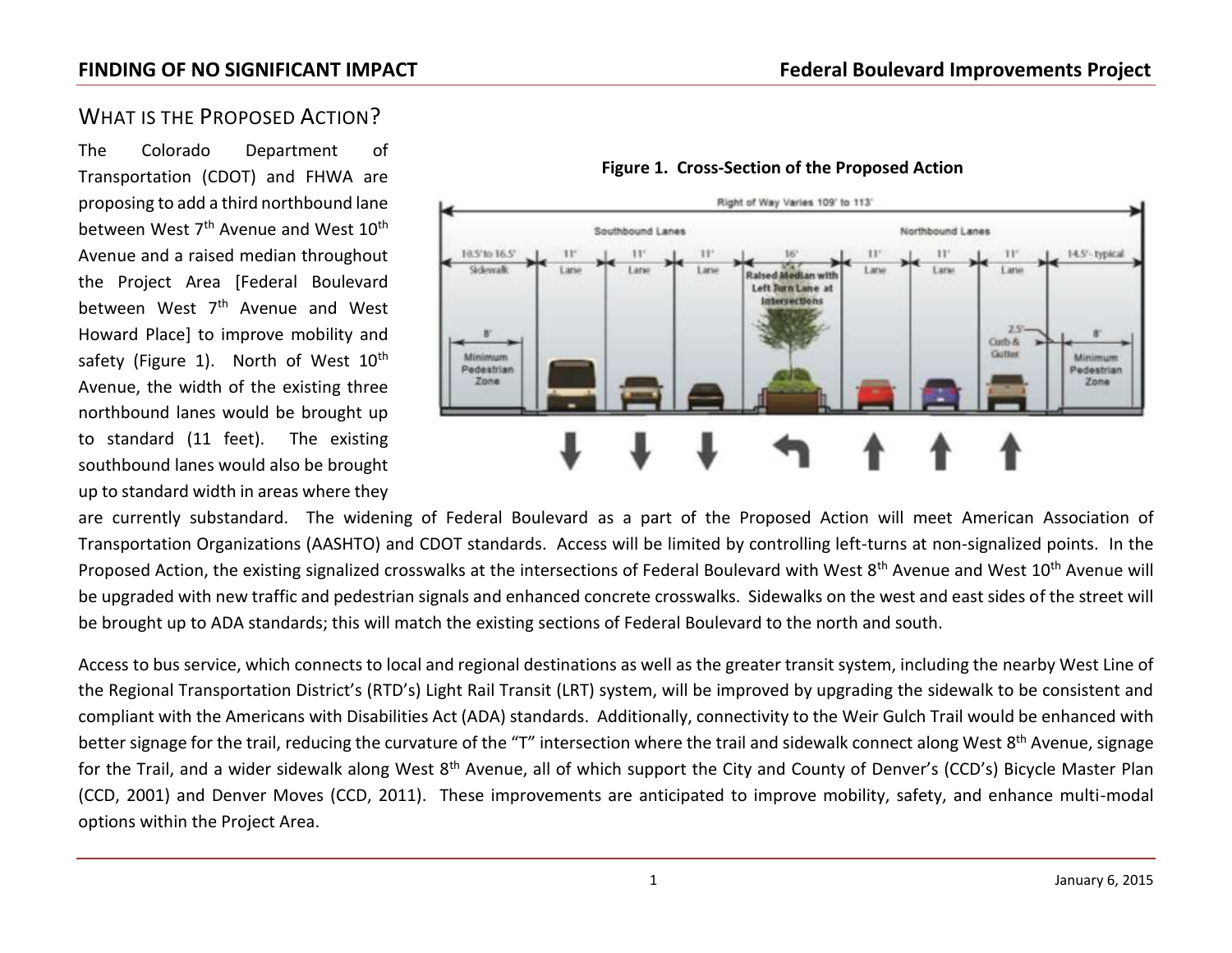In summary, the Proposed Action consists of the following elements:

- Federal Boulevard roadway alignment and improvements
	- o Widening Federal Boulevard from the right-of-way boundary on the west side of Federal Boulevard toward the east between West 7<sup>th</sup> Avenue and approximately West 10<sup>th</sup> Avenue with an additional 11-foot northbound lane
	- o Restriping and widening the three northbound lanes on Federal Boulevard between approximately West 10<sup>th</sup> Avenue to approximately West Howard Place to be 11 feet wide
	- $\circ$  Restriping and widening the three southbound lanes on Federal Boulevard between approximately West 7<sup>th</sup> Avenue and West 10<sup>th</sup> Avenue to be 11 feet wide
- Bicycle and pedestrian improvements
	- $\circ$  Improving the sidewalks on the east side of Federal Boulevard between West 7<sup>th</sup> Avenue and West 10<sup>th</sup> Avenue to meet ADA standards and better accommodate pedestrians
	- o Standardizing inconsistent sidewalk widths on both the east and west sides of Federal Boulevard with an 8-foot pedestrian zone consisting of either a detached 5-foot sidewalk with a 3-foot buffer or an attached 8-foot sidewalk with ADA-compliant curb ramps and driveway cuts
	- o Enhancing access to the Decatur-Federal LRT station through improved multi-modal connectivity by improving the sidewalks throughout the Project Area
	- Upgrading existing pedestrian signals and constructing enhanced concrete crosswalks at the signalized intersections of Federal Boulevard with West 8<sup>th</sup> Avenue and West 10<sup>th</sup> Avenue
	- $\circ$  Enhancing bicycle and pedestrian connectivity to the Weir Gulch Trail with better signage, wider sidewalks, and access ramps
	- $\circ$  Enhancing bicycle connectivity to Routes D-10 and D-12 by adding signage in the Project Area that meets CCD and CDOT standards

### <span id="page-7-0"></span>WHAT HAS BEEN DONE SINCE THE FA WAS PUBLISHED?

The EA was made available for a 30-day review period following its signing by FHWA and CDOT; the 30-day public comment review period occurred between October 15, 2014 and November 14, 2014. The EA, which can be found in Appendix A, was available for public review during this period on the Project website [\(http://www.denvergov.org/infrastructure/PolicyandPlanning/CurrentProjects/%20FederalBoulevard/tabid](http://www.denvergov.org/infrastructure/PolicyandPlanning/CurrentProjects/%20FederalBoulevard/tabid/442758/Default.aspx) [/442758/Default.aspx\)](http://www.denvergov.org/infrastructure/PolicyandPlanning/CurrentProjects/%20FederalBoulevard/tabid/442758/Default.aspx) and at the following seven locations: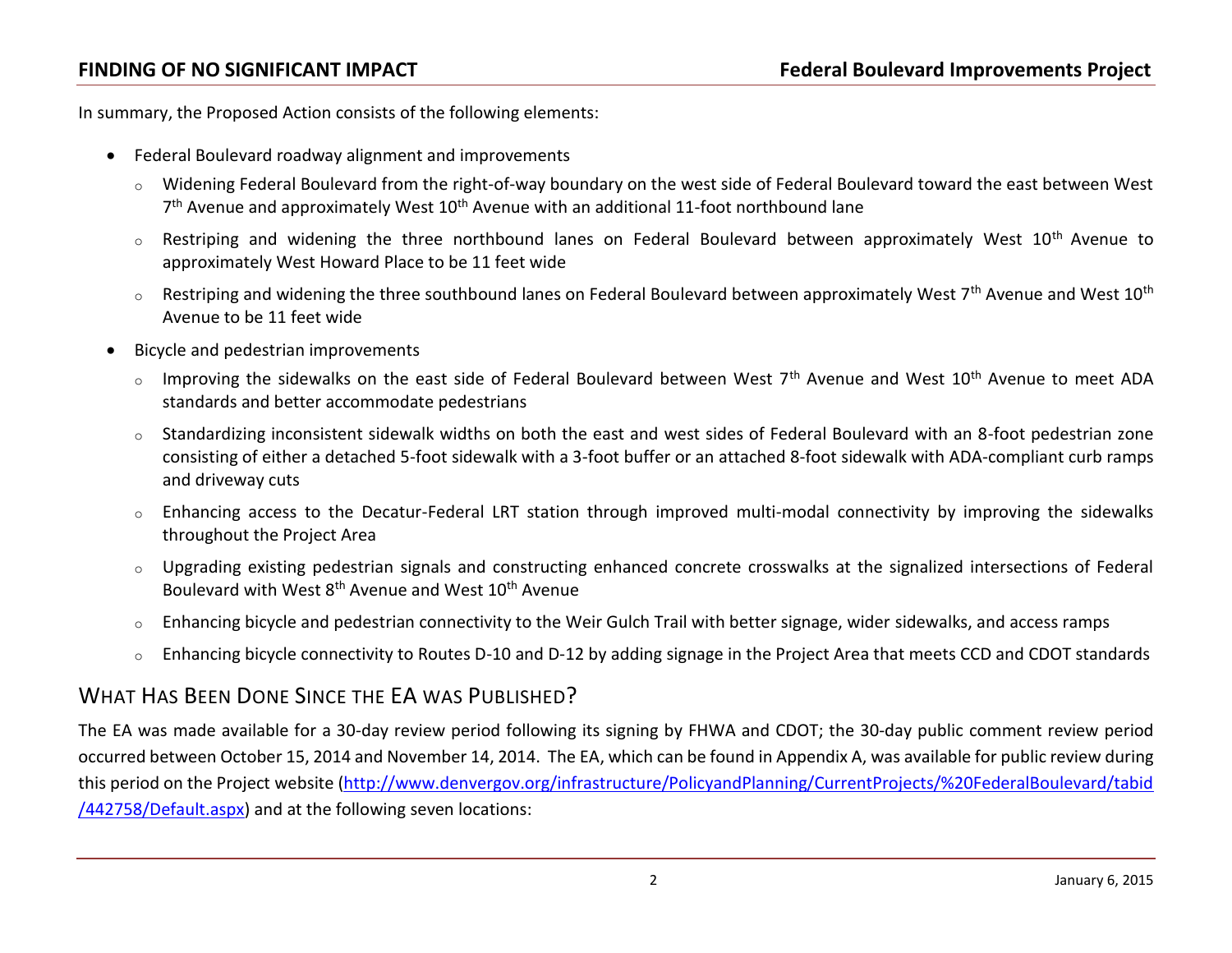- CDOT Headquarters 4201 East Arkansas Avenue, Shumate Building, Denver
- CDOT Region 1 South Holly Residency, 2000 South Holly Street, Denver
- FHWA Colorado Division Office 12300 West Dakota Avenue, Suite 180, Lakewood
- City and County of Denver Webb Building, 201 West Colfax Avenue, Denver
- Barnum Recreational Center 360 Hooker Street, Denver
- Rude Park Recreational Center 2855 West Holden Place, Denver
- Denver Workforce Center at Westside 1200 Federal Boulevard, Denver

Comment sheets were provided at the viewing locations and a method to comment was also provided on the website.

The project team met with the Denver City Council (Council) on November 5, 2014 to discuss the project. Coordination with Council members also occurred independently of the entire Council which resulted in the request for additional outreach to stakeholders to encourage their review and comment on the EA. Per this request, the project team sent a flyer via email to stakeholders who provided email addresses to the team. Flyers were also mailed to individuals in the corridor (i.e., property and business owners adjacent Federal Boulevard in the Project Area), as well as any interested parties that had submitted contact information during previous outreach activities including public meetings. The email and flyers contained information about the availability of the EA for review and how to provide comments on the study, as well as alerting them that there was a week left in the formal review period to participate. Additionally, on November 7, 2014, the project team canvassed the corridor and distributed flyers with the same information to business owners and tenants adjacent to the corridor. The flyer distributed via email, mail, and canvassing was provided in Korean, Spanish, and English and can be found in Appendix B.

Comments on the EA document were accepted in the following ways during the 30-day review period:

- Online: [www.denvergov.org/infrastructure/PolicyandPlanning/CurrentProjects/FederalBoulevard/tabid/442758/Default.aspx](http://www.denvergov.org/infrastructure/PolicyandPlanning/CurrentProjects/FederalBoulevard/tabid/442758/Default.aspx)
- By email: [Karen.Good@denvergov.org](mailto:Karen.Good@denvergov.org)
- In writing: Karen Good 201 West Colfax Department 509 Denver, CO 80202
- Via fax: 720-865-2676 ATTN: Karen Good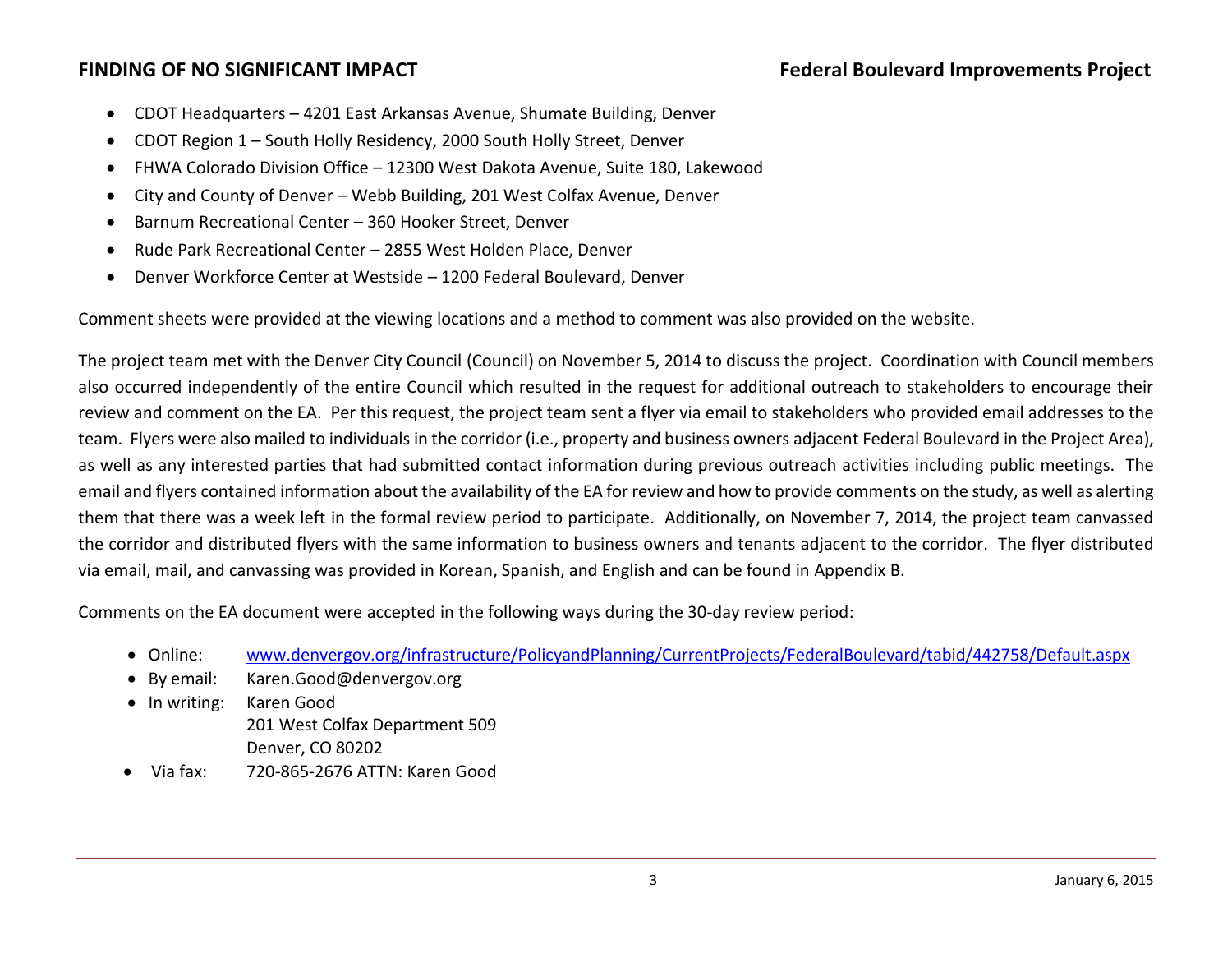### <span id="page-9-0"></span>WHAT CHANGES HAVE BEEN MADE TO THE EA?

Clarifications to the Proposed Action have been made and are in italicized, underlined text below; text that is not italicized or underlined is original from the EA. None of these clarifications result in changes to impacts as identified in the EA.

### **Widening of Federal Boulevard**

North of West 10th Avenue, the width of the existing three northbound lanes would be *restriped and* brought up to standard width (11 feet). *The widening of the corridor between West 7th Avenue and approximately West 10th Avenue to the east from the west right-of-way boundary will allow for* existing southbound lanes to be restriped and brought up to standard width (11 feet) in areas where they are currently substandard. The widening of Federal Boulevard as a part of the Proposed Action will meet AASHTO and CDOT standards. *In addition, the Proposed Action conforms to the recommendations provided in Section C.4.A of the Decatur-Federal Station Area Plan, which calls to enhance Federal Boulevard as a Vibrant Corridor and "the Spine of West Denver" (CCD, 2013).* This language was changed to clarify that widening of the roadway to the east (along the northbound lanes) would also allow for restriping and widening of the southbound lanes. Per the request of CCD, language regarding conformance to the Decatur-Federal Station Area Plan was also incorporated in the revised text.

### **Access and Installation of a Median between Northbound and Southbound Lanes**

In areas between signalized intersections, a raised median will be constructed *that will include landscaping and limit left turns into access points. In the vicinity of intersections, the raised median will taper down to either a mountable median for emergency access vehicles, or a striped median in the vicinity of dedicated left-turn lanes and pedestrian crossings.* The EA stated that a raised median would be constructed; however, specific design details (i.e., intermittently striped or mountable) have been included for clarification purposes.

### **Upgraded Signalized Intersections and Pedestrian Crosswalks**

In the Proposed Action, the existing signalized crosswalks at the intersections of Federal Boulevard with West  $8<sup>th</sup>$  Avenue and West  $10<sup>th</sup>$ Avenue will be upgraded with new traffic and pedestrian signals and enhanced concrete crosswalks. *In addition, the entire intersection at West Holden Place will be upgraded with enhanced concrete crosswalks*. The inclusion of enhanced concrete for the entire intersection was made after coordination with Council in November 2014.

### **Sidewalks and Pedestrian Zone Amenities**

Sidewalks on both the east and west side of Federal Boulevard *between West 7th Avenue and West Howard Place will be re-constructed and* brought into compliance with ADA standards. *The sidewalk is within the pedestrian zone which may also include a tree lawn, transit amenities, and landscaping; Figure 2 has been updated removing the "sidewalk" label within the pedestrian zone. Trees will be placed on the east side of*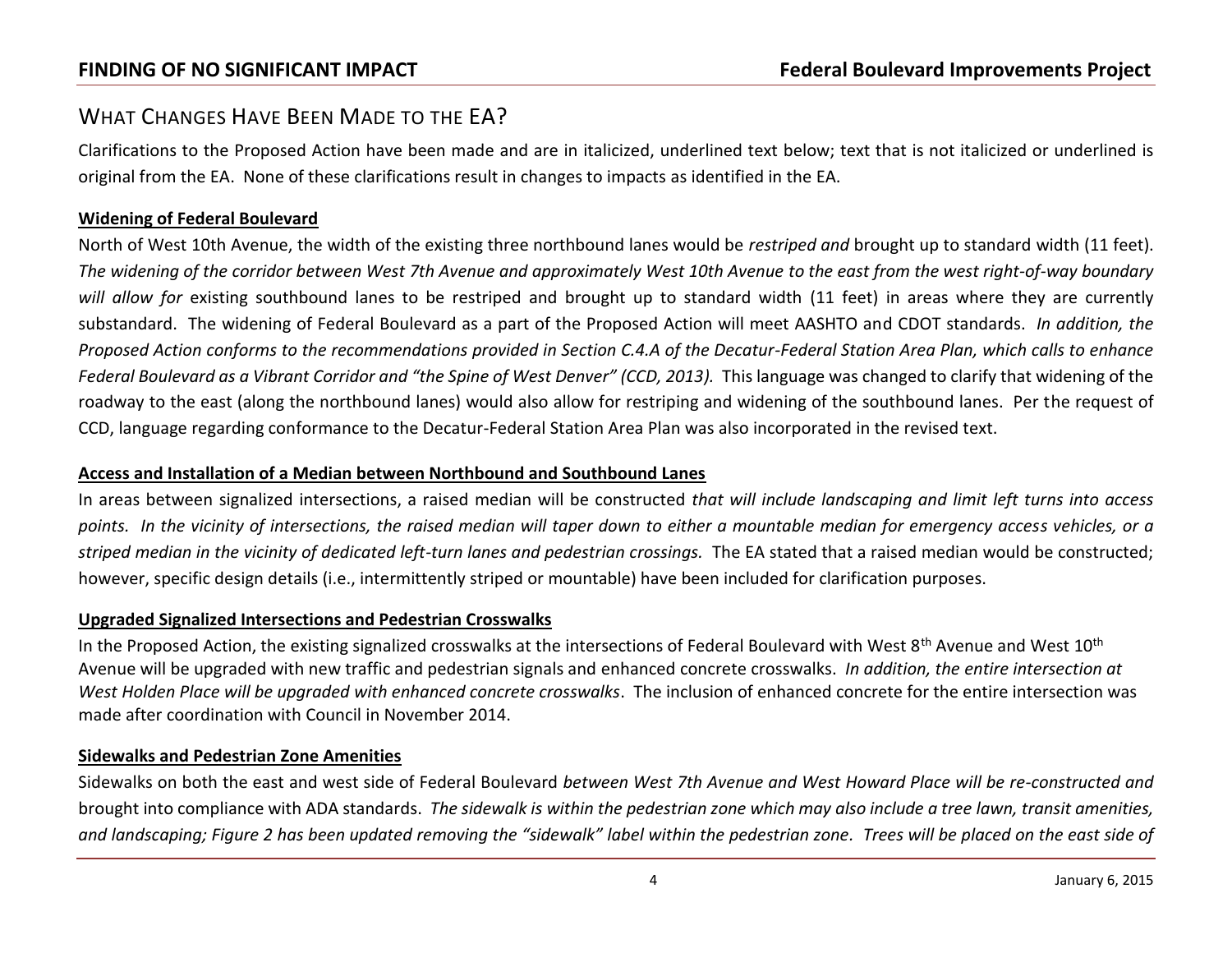*Federal Boulevard within the pedestrian zone with consistent and uniform spacing, where there is adequate sight distance, right of way, and no* 

*conflict with utilities. Trees will not be planted on the west side of Federal Boulevard due to the presence of a water main which poses a utility conflict.* Clarification has been made to provide additional detail about the pedestrian zone and landscaping opportunities/constraints.

## <span id="page-10-0"></span>WHAT COMMENTS WERE RECEIVED ON THE EA?

CDOT received a total of 10 comments from the general public, neighborhood organizations, coalitions, Council, and the CCD Community Planning and Development Department (Table 1). The comments received during the 30-day public



### **Figure 2. Updated Cross-Section of the Proposed Action**

review period and a response to each comment is provided in Table 1; while the substantive text from the comments has been re-typed verbatim below the actual comments submitted are included as Appendix C.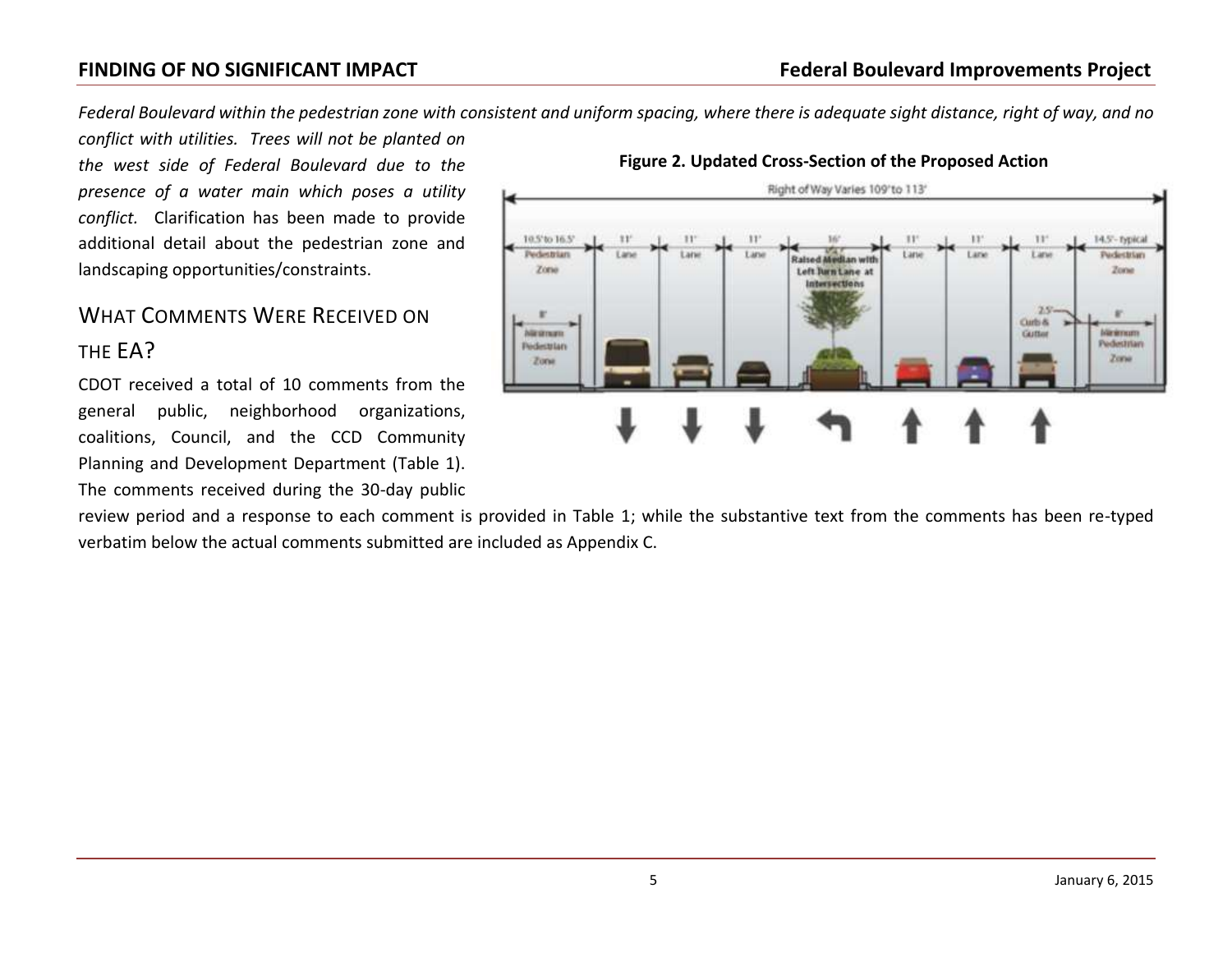### <span id="page-11-0"></span>**Table 1. Public and Agency Comments Received and Responses to Comments**

| <b>Comment</b>                                                                                                                                                                                                                                                                                                                                                                                                                                                                                                                                                                                                                                                                                                                                                                                                                                                                                                                                                                                                                                                                                                                | <b>Response</b>                                                                                                                                                                                                                                                                                                                                                                                                                                                                                                                                                                                                                                                                                                                                                                                                                                                                                                                                                                                                                                                                                                                                                                                                                                                                                                                                                                                                                                                                   |
|-------------------------------------------------------------------------------------------------------------------------------------------------------------------------------------------------------------------------------------------------------------------------------------------------------------------------------------------------------------------------------------------------------------------------------------------------------------------------------------------------------------------------------------------------------------------------------------------------------------------------------------------------------------------------------------------------------------------------------------------------------------------------------------------------------------------------------------------------------------------------------------------------------------------------------------------------------------------------------------------------------------------------------------------------------------------------------------------------------------------------------|-----------------------------------------------------------------------------------------------------------------------------------------------------------------------------------------------------------------------------------------------------------------------------------------------------------------------------------------------------------------------------------------------------------------------------------------------------------------------------------------------------------------------------------------------------------------------------------------------------------------------------------------------------------------------------------------------------------------------------------------------------------------------------------------------------------------------------------------------------------------------------------------------------------------------------------------------------------------------------------------------------------------------------------------------------------------------------------------------------------------------------------------------------------------------------------------------------------------------------------------------------------------------------------------------------------------------------------------------------------------------------------------------------------------------------------------------------------------------------------|
| Public Comment 1. In this proposed project it requires the<br>acquisition of half of our primary parking. Our main business<br>entrance is located towards the north side of the building and we<br>have renters on the south side of the building. Our only parking will<br>be located on the south side of the building. This will be a major<br>deterrent for customers to continue coming to use us. The problems<br>are this: 1.) Customers bring their artwork and finished product in<br>and out the front door to their cars. Many of these are large and<br>cumbersome. They will be much more apprehensive to walk to the<br>far end of the building. 2.) Taking half of our parking leaves very<br>limited parking for both our employees and for our customers and<br>parking for our renter's customers. 3.) Moving our entrance to make<br>it convenient would require the businesses renting from us to move.<br>This would be inconvenient for them and a loss of rental income for<br>us. It would also require massive remodeling to accommodate this<br>shift. These are things that need to be addressed. | 1. The design was modified to minimize impacts along the east side<br>of Federal Boulevard by deviating from the CCD standard of an 8-<br>foot wide buffer with 8-foot wide sidewalk and instead designing a<br>3-foot buffer and 5-foot sidewalk. However, some properties on<br>the east side of Federal Boulevard will still be impacted. Partial<br>acquisition of the property at 880 Federal Boulevard, which is the<br>associated with your address, is anticipated which will eliminate<br>parking in front of the building.<br>The potential to continue to accommodate parking in front of the<br>building was re-examined as a result of your comment and still<br>found not to be feasible. Providing on-street parking to the north<br>of the building on West Barberry Place is a part of this project.<br>While this will be public parking it was specifically included in the<br>design to help address the loss of parking in front of the building.<br>There will continue to be parking on West 9 <sup>th</sup> Avenue to the north<br>as well as in the parking lot immediately south of the building on<br>this parcel.<br>Re-zoning due to the reduction of parking will not be required.<br>During final design, the CCD will work with property owners and<br>tenants to minimize impacts to the best extent possible. All right-<br>of-way acquisition will comply with the Uniform Relocation<br>Assistance and Real Property Acquisition Act of 1970. |
|                                                                                                                                                                                                                                                                                                                                                                                                                                                                                                                                                                                                                                                                                                                                                                                                                                                                                                                                                                                                                                                                                                                               |                                                                                                                                                                                                                                                                                                                                                                                                                                                                                                                                                                                                                                                                                                                                                                                                                                                                                                                                                                                                                                                                                                                                                                                                                                                                                                                                                                                                                                                                                   |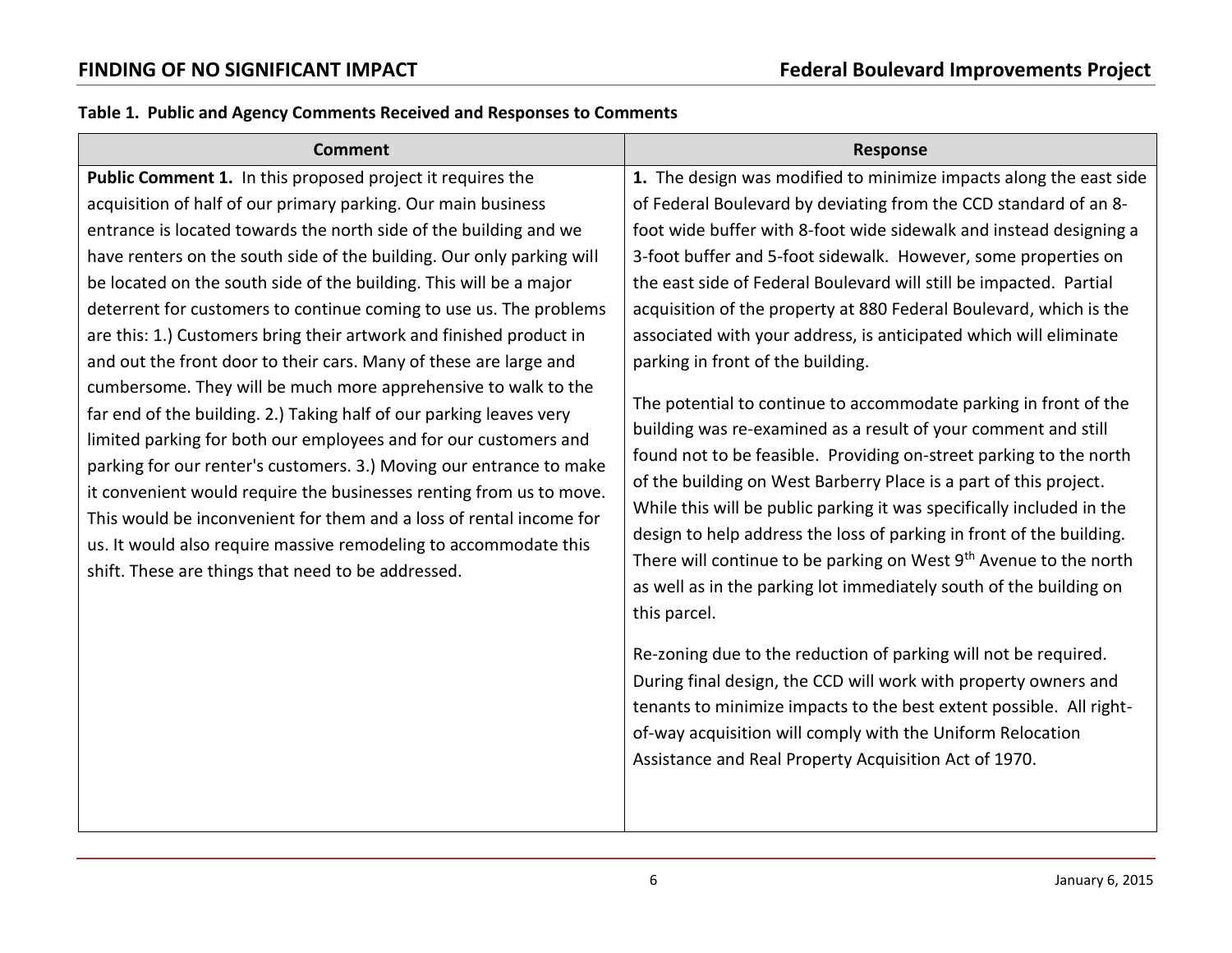| <b>Comment</b>                                                                                                                                                                                                                                                                                                                                                                                                                                                                                                                                                                                                                                                                                                                                                                                                                                | <b>Response</b>                                                                                                                                                                                                                                                                                                                                                                                                                                                                                                                                                                                                                                                                                                                                                                                                                                                        |
|-----------------------------------------------------------------------------------------------------------------------------------------------------------------------------------------------------------------------------------------------------------------------------------------------------------------------------------------------------------------------------------------------------------------------------------------------------------------------------------------------------------------------------------------------------------------------------------------------------------------------------------------------------------------------------------------------------------------------------------------------------------------------------------------------------------------------------------------------|------------------------------------------------------------------------------------------------------------------------------------------------------------------------------------------------------------------------------------------------------------------------------------------------------------------------------------------------------------------------------------------------------------------------------------------------------------------------------------------------------------------------------------------------------------------------------------------------------------------------------------------------------------------------------------------------------------------------------------------------------------------------------------------------------------------------------------------------------------------------|
| Public Comment 2. This comment is written to address our concern<br>regarding the partial acquisition of the property located at 880<br>Federal Blvd. We are Ana and Jesus Reyes, the business owners of<br>"Dulceria La Gota de Miel" and currently the tenants of the property<br>located at 880 Federal Blvd. which is destined to be partially acquired<br>as part of the Federal Blvd. expansion.<br>We are extremely concerned about the implications that this<br>property acquisition will bring to our business operations and any<br>potential income loss. We would like to highlight the fact that this is<br>the SECOND time that our business operations and income are<br>affected by this project.                                                                                                                            | 2. The design was modified to minimize impacts along the east side<br>of Federal Boulevard by deviating from the CCD standard of an 8-<br>foot wide buffer with 8-foot wide sidewalk and instead designing a<br>3-foot buffer and 5- foot sidewalk. However, some properties on<br>the east side of Federal Boulevard will still be impacted. Partial<br>acquisition of the property at 880 Federal Boulevard is anticipated<br>which will eliminate parking in front of the building. However,<br>public parking on West Barberry was specifically added to the<br>project to help address the loss of parking in front of the building.<br>The City will not require re-zoning based on reduction of parking.<br>All right-of-way acquisition will comply with the Uniform Relocation<br>Assistance and Real Property Acquisition Act of 1970.                       |
| In 2009 our business was relocated from 2nd and Federal due to the<br>complete acquisition of the property we were renting at that time.<br>The relocation of our business caused significant losses to our<br>revenue. The extent of these losses caused us to nearly go out of<br>business, fall behind on our mortgage payments and nearly foreclose<br>on our property. In fact, we were forced to short sale our home. It is<br>important that you understand the impact and the losses that this<br>project can have in the operations of a small business like ours. The<br>full or partial acquisition of this property will significantly impact our<br>business operations and essentially affect the livelihood of our entire<br>household for a second time.<br>We welcome the opportunity to further discuss the implications of | The CCD understands your frustration with being impacted a<br>second time by improvements to Federal Boulevard. A member of<br>CCD's Office of Economic Development recently contacted you<br>directly to discuss options available to you for support during the<br>acquisition process. The CCD will work with CDOT to develop a<br>Construction and Business Outreach Plan designed to assist<br>individuals and businesses along Federal Boulevard prior to<br>construction, to assist them in maintaining business operations<br>during construction, and to work with those individuals and<br>businesses that will be displaced. In addition, the CCD and CDOT<br>will actively pursue partnership opportunities with other<br>organizations that might be able to provide additional assistance<br>and resources to individuals and businesses impacted by the |
| this project and any plans the City of Denver may have to supports<br>businesses such as ours.                                                                                                                                                                                                                                                                                                                                                                                                                                                                                                                                                                                                                                                                                                                                                | Project.                                                                                                                                                                                                                                                                                                                                                                                                                                                                                                                                                                                                                                                                                                                                                                                                                                                               |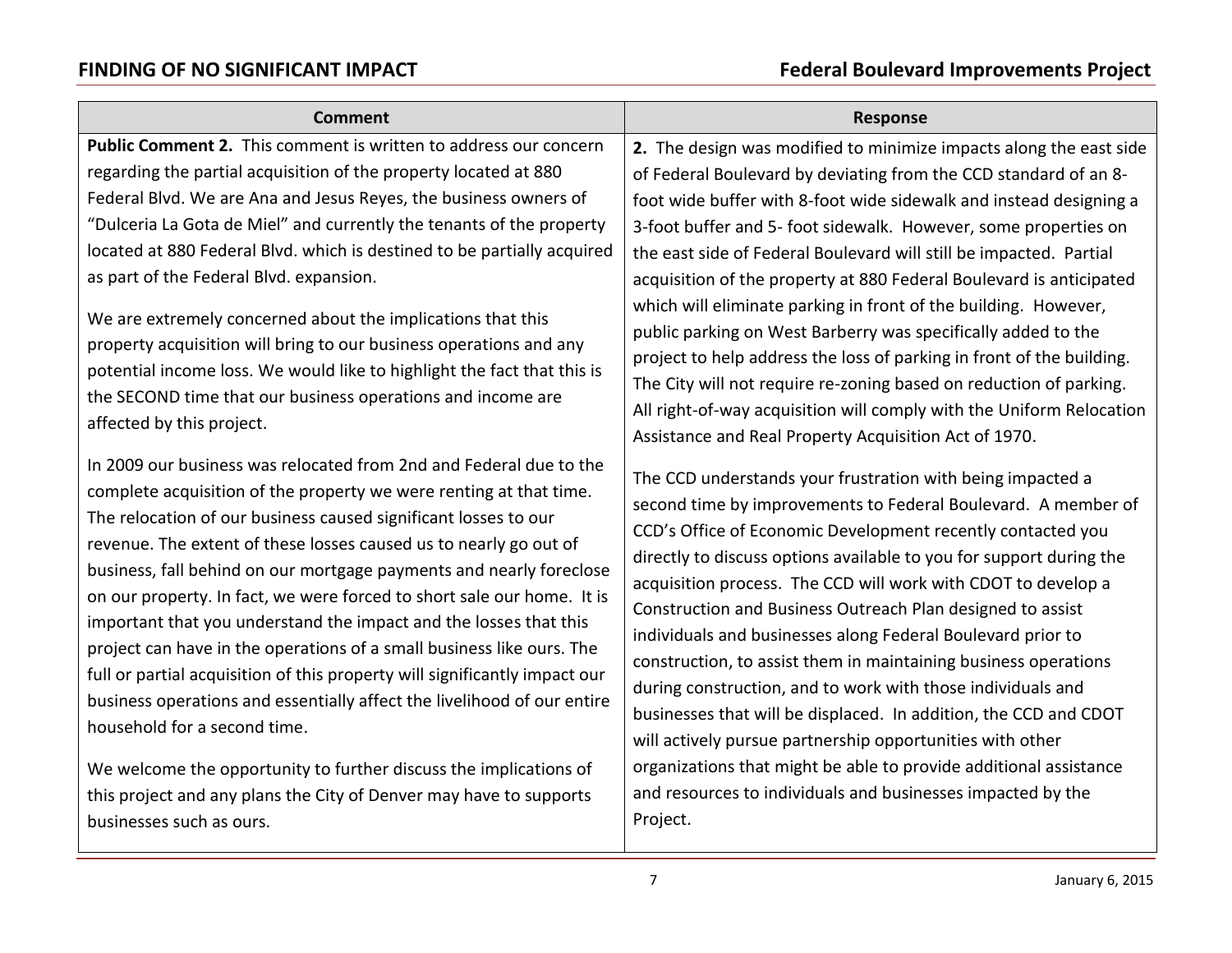| <b>Comment</b>                                                                                                                                                                                                                                                                                                                                                                                                                                                                                                                                                                                                                                                                                                                                                                                                                              | <b>Response</b>                                                                                                                                                                                                                                                                                                                                                                                                                                                                                                                                                                                                                                                                                                                                                                                                                                                                                                                                                  |
|---------------------------------------------------------------------------------------------------------------------------------------------------------------------------------------------------------------------------------------------------------------------------------------------------------------------------------------------------------------------------------------------------------------------------------------------------------------------------------------------------------------------------------------------------------------------------------------------------------------------------------------------------------------------------------------------------------------------------------------------------------------------------------------------------------------------------------------------|------------------------------------------------------------------------------------------------------------------------------------------------------------------------------------------------------------------------------------------------------------------------------------------------------------------------------------------------------------------------------------------------------------------------------------------------------------------------------------------------------------------------------------------------------------------------------------------------------------------------------------------------------------------------------------------------------------------------------------------------------------------------------------------------------------------------------------------------------------------------------------------------------------------------------------------------------------------|
| <b>Public Comment 3.</b>                                                                                                                                                                                                                                                                                                                                                                                                                                                                                                                                                                                                                                                                                                                                                                                                                    |                                                                                                                                                                                                                                                                                                                                                                                                                                                                                                                                                                                                                                                                                                                                                                                                                                                                                                                                                                  |
| 3a. I feel that the intersections at 8th, 10th and W. Holden and W.<br>Howard are largely ignored in the plan, especially in relation to<br>pedestrian safely. We currently have a volunteer who is blind, and<br>uses a service dog. He must cross Federal at Holden. With the new<br>light rail, all the bus traffic, and just the general increase in traffic we<br>have seen lately, this intersection is scary!                                                                                                                                                                                                                                                                                                                                                                                                                        | 3a. New traffic and pedestrian signals will be implemented at both<br>West 8 <sup>th</sup> Avenue and West 10 <sup>th</sup> Avenue, and enhanced concrete<br>crosswalks will be constructed at West 8 <sup>th</sup> Avenue, West 10 <sup>th</sup><br>Avenue, and West Holden Place. Clarifications to the Proposed<br>Action are provided on pages 4 and 5 of this document. An audible<br>pedestrian signal is currently being installed at West Holden Place<br>independently of this project. West Howard Place was<br>reconstructed as a part of the 2013 RTD project; improvements in<br>this area include bringing the lane widths up to standard and<br>sidewalk improvements.                                                                                                                                                                                                                                                                            |
| 3b. Walking up there to meet him for a few weeks (to help "pattern"<br>the route for he and his dog), I saw people running diagonally across<br>the street to catch the bus. There were always loads of pedestrians.<br>Once they finish the construction on the bridge over 6th and open up<br>that bottle neck, there will be more traffic coming through, and<br>probably coming through faster. I think the plan needs to be<br>amended to include improvements to all of the intersections, with<br>new sidewalks, new audible signals, and new traffic signals to<br>improve the safety for everyone. Maybe even adding a pedestrian<br>only crossing with flashing lights and its own red light, like they have<br>in Boulder, would be good. Specifically, Page 9 and Page 10 need to<br>be updated to include these intersections. | 3b. Improvements to the pedestrian facilities will be made in the<br>form of ADA compliant sidewalks and curb ramps at all<br>intersections as well as enhancements at West 8 <sup>th</sup> Avenue, West<br>10 <sup>th</sup> Avenue, and West Holden Place. Every intersection of Federal<br>Boulevard cannot be signalized to allow pedestrian crossing<br>without creating increased congestion making safety worse for all<br>modes travel (pedestrians, vehicles, bikes, and buses); this would<br>not meet the Purpose and Need of the project as discussed starting<br>on page 3 of the EA (Appendix A).<br>Safe locations for pedestrians and bikes to cross a roadway are at<br>signalized intersections that have pedestrian signal heads, push<br>buttons, striped crossing, and ADA facilities that meet current<br>standards. This project provides crossings at three intersections to<br>balance the many modes of travel along Federal Boulevard. |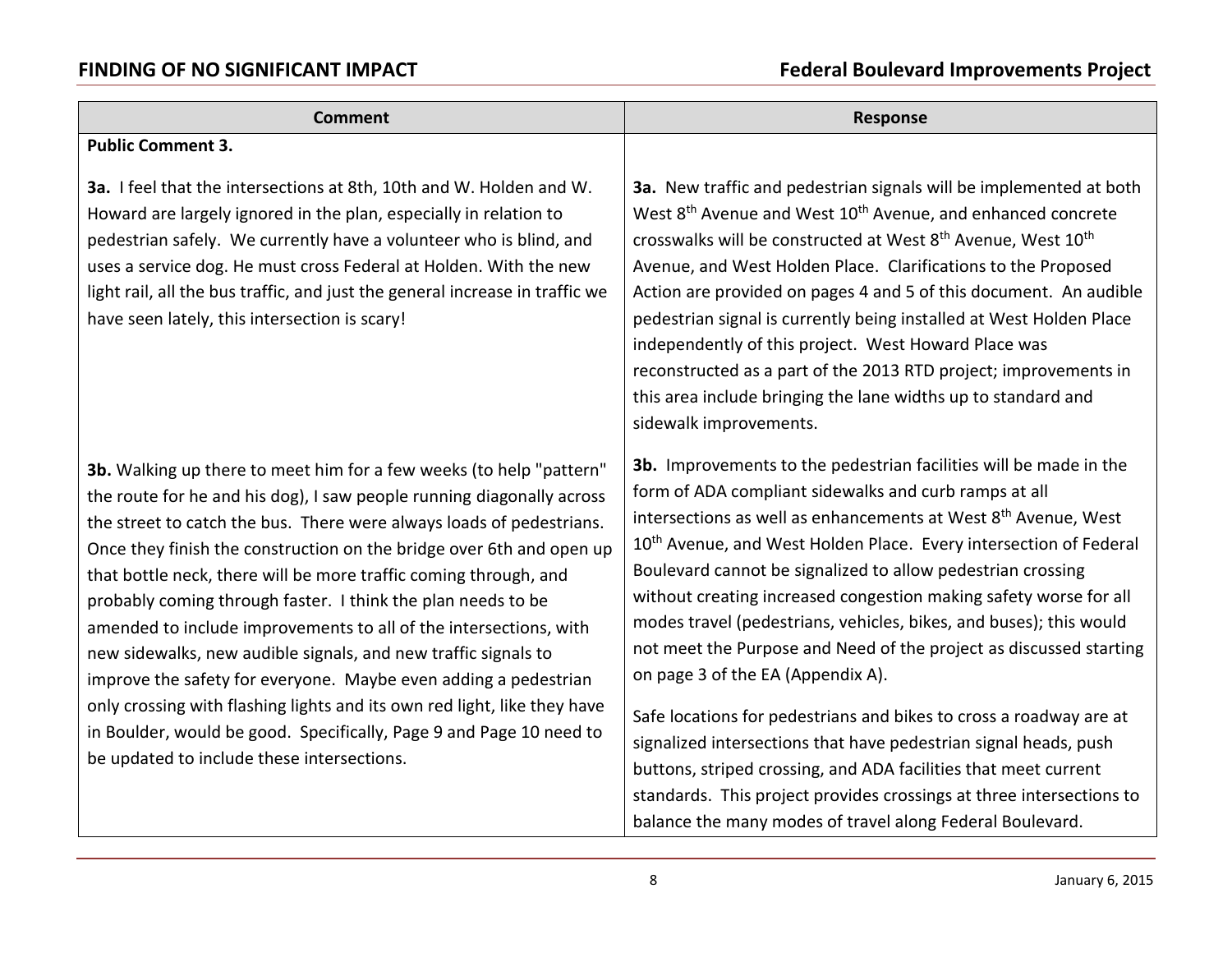| <b>Comment</b> | Response                                                                      |
|----------------|-------------------------------------------------------------------------------|
|                | Signalized crossings will be upgraded at West 8 <sup>th</sup> Avenue and West |
|                | 10 <sup>th</sup> Avenue along with enhanced concrete being installed at these |
|                | two intersections along with West Holden Place in order to provide            |
|                | safe pedestrian movement across Federal Boulevard, while                      |
|                | accommodating high volumes of vehicular traffic.                              |
|                | Pedestrian only crossings are not included in the Proposed Action             |
|                | and are generally not consistent with the elements for a principal,           |
|                | urban arterial roadway and state highway.                                     |
|                |                                                                               |
|                |                                                                               |
|                |                                                                               |
|                |                                                                               |
|                |                                                                               |
|                |                                                                               |
|                |                                                                               |
|                |                                                                               |
|                |                                                                               |
|                |                                                                               |
|                |                                                                               |
|                |                                                                               |
|                |                                                                               |
|                |                                                                               |
|                |                                                                               |
|                |                                                                               |
|                |                                                                               |
|                |                                                                               |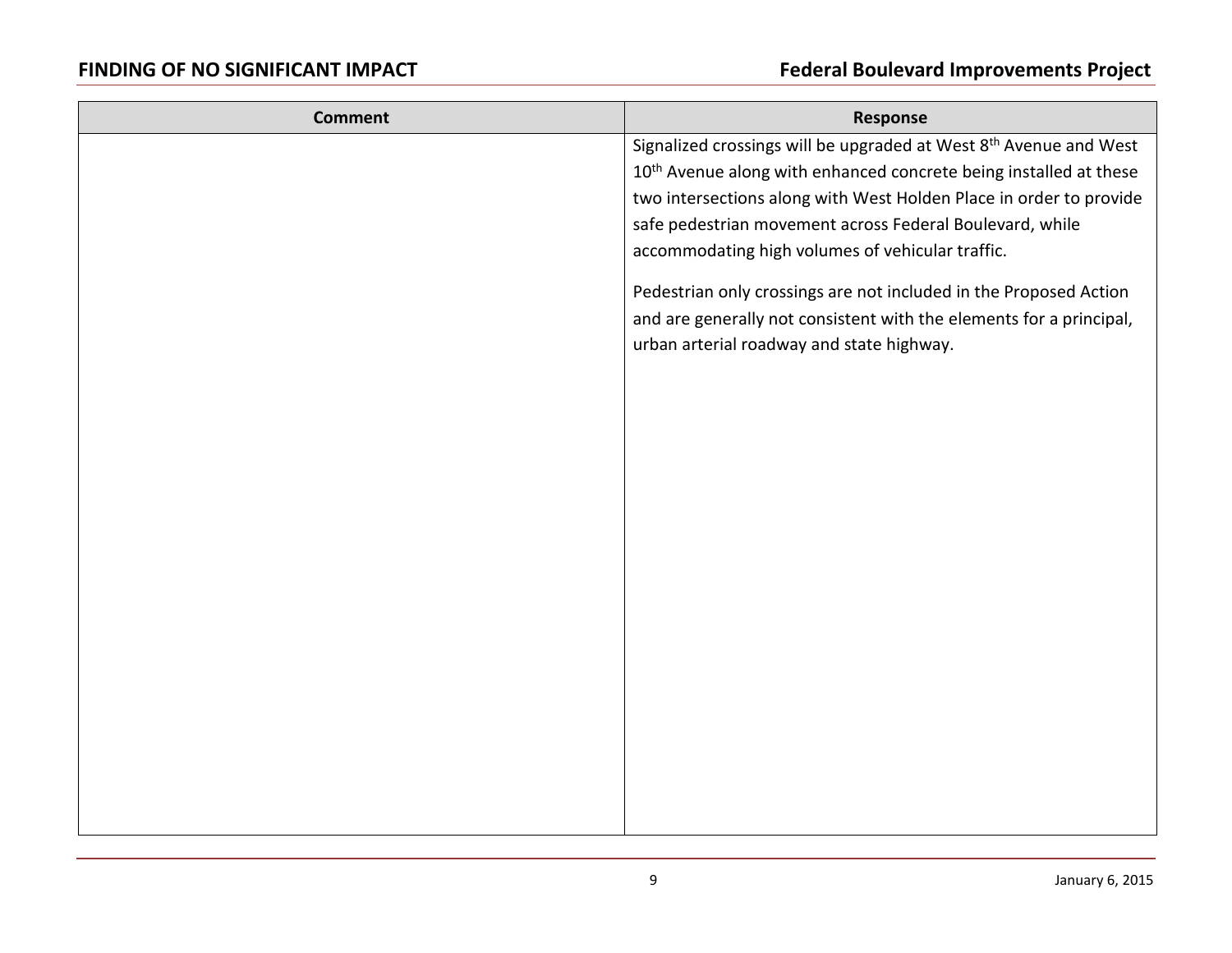| <b>Comment</b>                                                                                                                                                                                                                                                                                                                                                                                             | <b>Response</b>    |
|------------------------------------------------------------------------------------------------------------------------------------------------------------------------------------------------------------------------------------------------------------------------------------------------------------------------------------------------------------------------------------------------------------|--------------------|
| <b>Public Comment 4.</b>                                                                                                                                                                                                                                                                                                                                                                                   |                    |
| 4a. For the past several years, Denver has been revamping the<br>planning vision for the city with an eye toward a future city urbanism<br>with access to amenities and services across the city increasingly<br>available in a pedestrian-friendly, multi-modal environment.                                                                                                                              | 4a. Comment noted. |
| To lay the groundwork for that future, connected infrastructure is<br>vital, and every planning initiative must provide safe, convenient<br>pathways for autos, transit, bikes and pedestrians in a balanced<br>multi-modal network.                                                                                                                                                                       |                    |
| Federal Boulevard including its immediate environs is a key area in<br>the development of that future city, offering nearly unparalleled<br>opportunity for future growth and transition toward the vision of the<br>future. It is an area that is closer to the downtown core city than<br>many other growing centers, while, at the same time, it is connected<br>regionally by transit as well as auto. |                    |
| With the inevitable growth in people and available services, and a<br>concomitant decline in the auto-dependent suburban model, this<br>clearly is a time when we need to position and structure our<br>neighborhoods for the future.                                                                                                                                                                      |                    |
| Instead, with the proposed design efforts for Federal Boulevard, we<br>are getting the products of highway department planning mired in<br>the mindset of the 1950's, a time of the destruction of many areas in<br>America's cities, including this one.                                                                                                                                                  |                    |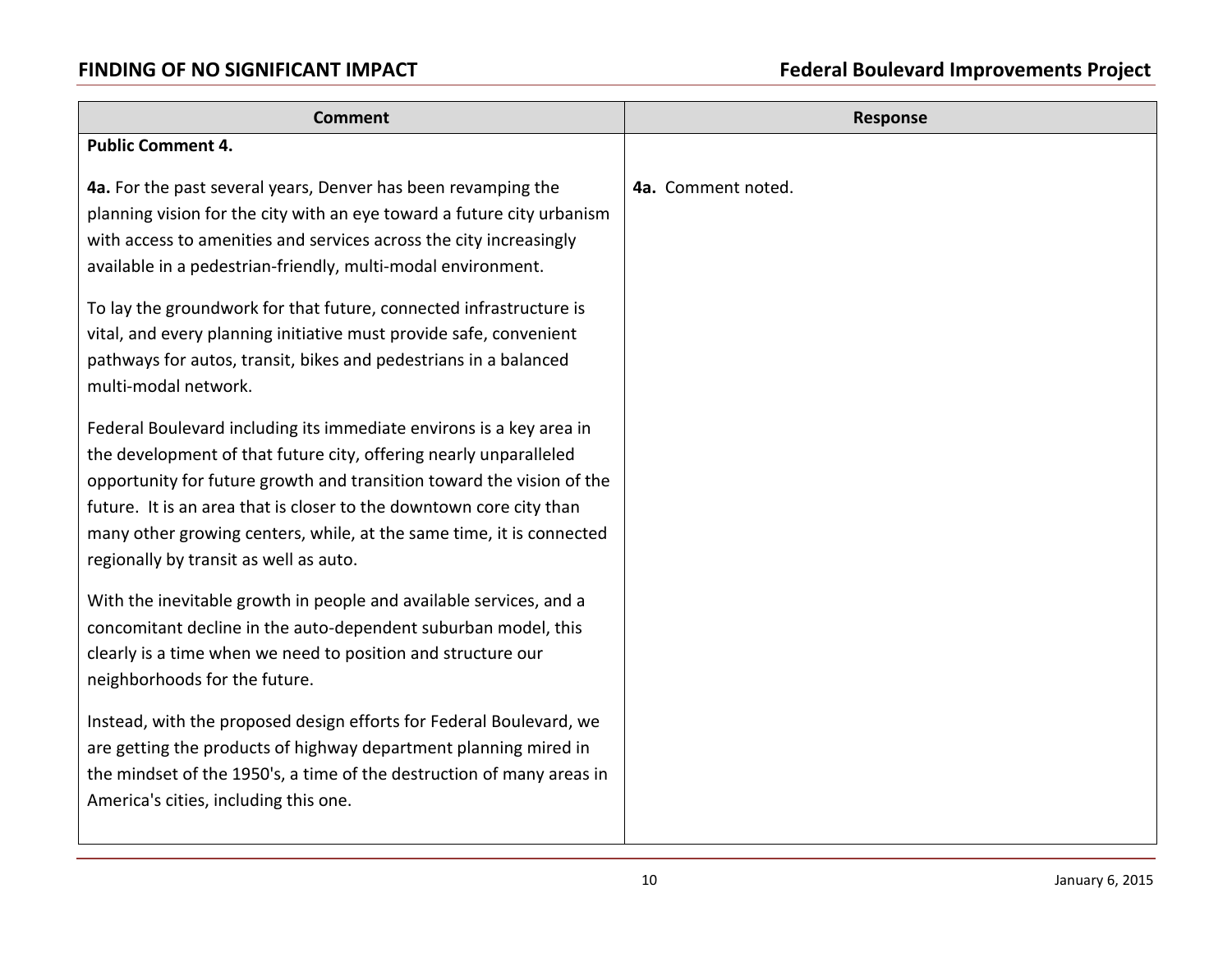| <b>Comment</b>                                                         | <b>Response</b>                                                                                                                      |
|------------------------------------------------------------------------|--------------------------------------------------------------------------------------------------------------------------------------|
| 4b. The current design is indicative of poor traffic planning, and     | 4b. Improvements to the pedestrian facilities will be made in the                                                                    |
| worse, representative of a continuing disregard for the idea that safe | form of ADA compliant sidewalks and curb ramps at all                                                                                |
| pedestrian movements are essential at nearly every intersection in a   | intersections. Every intersection of Federal Boulevard cannot be                                                                     |
| multi-modal environment. This is simply unacceptable.                  | signalized to allow pedestrian crossing without creating increased                                                                   |
|                                                                        | congestion making safety worse for all modes travel (pedestrians,                                                                    |
|                                                                        | vehicles, bikes, and buses); this would not meet the Purpose and<br>Need of the project as discussed starting on page 3 of the EA    |
|                                                                        | (Appendix A).                                                                                                                        |
|                                                                        |                                                                                                                                      |
|                                                                        | Safe locations for pedestrians and bikes to cross a roadway are at                                                                   |
|                                                                        | signalized intersections that have pedestrian signal heads, push                                                                     |
|                                                                        | buttons, striped crossing, and ADA facilities that meet current                                                                      |
|                                                                        | standards. This project provides crossings at three intersections to                                                                 |
|                                                                        | balance the many modes of travel along Federal Boulevard.                                                                            |
|                                                                        | Signalized crossings will be installed at West 8 <sup>th</sup> Avenue and West                                                       |
|                                                                        | 10 <sup>th</sup> Avenue along with enhanced concrete in order to provide safe<br>pedestrian movement across Federal Boulevard, while |
|                                                                        | accommodating high volumes of vehicular traffic. Additionally the                                                                    |
|                                                                        | existing pedestrian crossing at West Holden Place will be upgraded                                                                   |
|                                                                        | with a colored enhanced concrete. Clarifications to the Proposed                                                                     |
|                                                                        | Action are provided on pages 4 and 5 of this document.                                                                               |
|                                                                        |                                                                                                                                      |
| 4c. As an example, one can look at the design of the intersection at   | 4c. The geometry at Federal Boulevard and West 9 <sup>th</sup> Avenue will be                                                        |
| Federal Boulevard and 9th Avenue, an intersection with a hazardous     | improved by the inclusion of dedicated left-turn movements;                                                                          |
| 'offset' geometry, where convoluted turning patterns for vehicles are  | however, a pedestrian crossing is not planned for this intersection.                                                                 |
| allowed, unmitigated, yet no pedestrian movement is provided           | Improved pedestrian crossings are planned one block to the north                                                                     |
| for. This in spite of the fact that it is a mid-street pathway in the  | on West 10 <sup>th</sup> Avenue and to the south on West 8 <sup>th</sup> Avenue.                                                     |
| adjacent residential neighborhood falling between two busier           |                                                                                                                                      |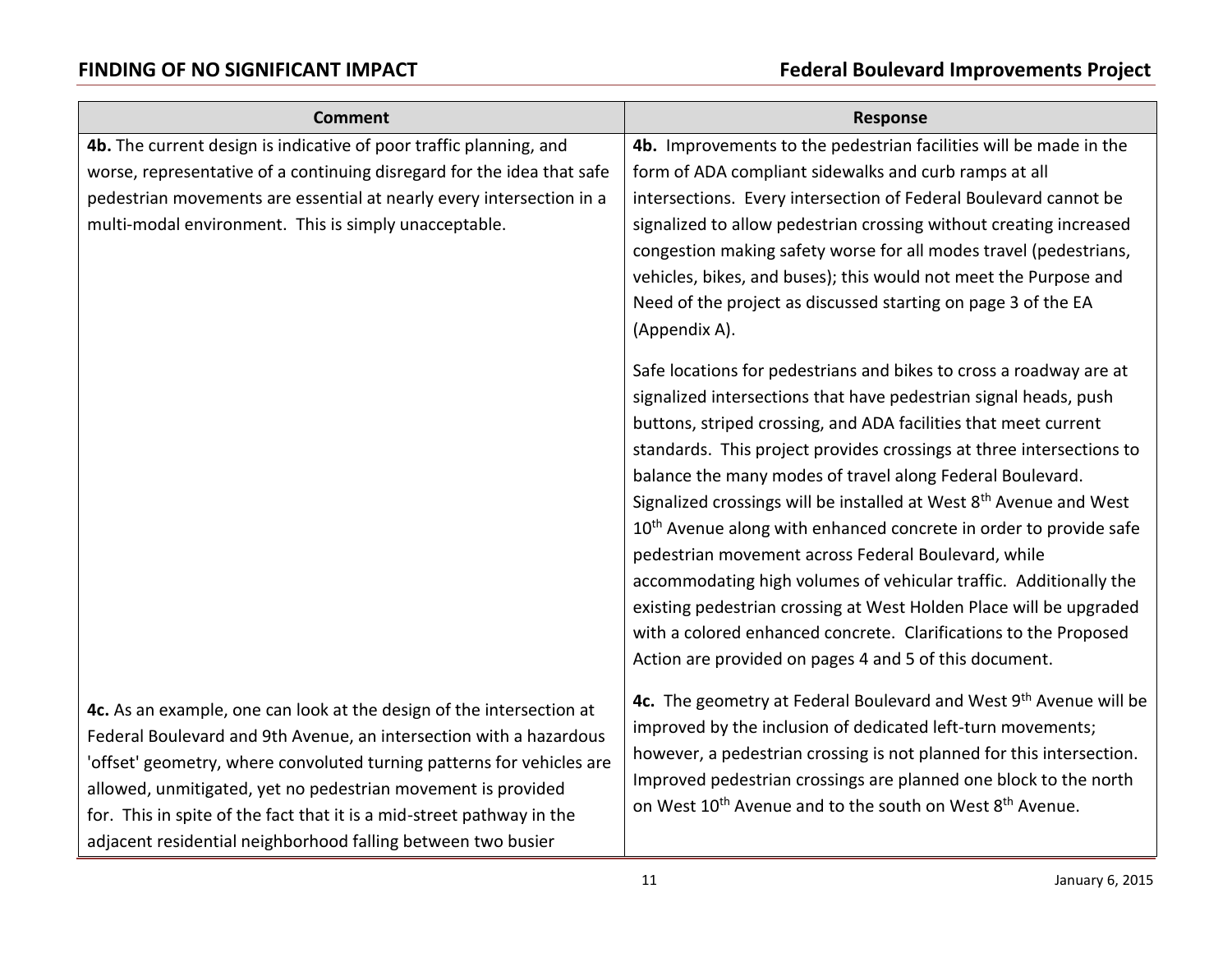| <b>Comment</b>                                                                                                                                                                                                                                                                                                                                                                                                                                                                                                                                                                                                                                                                                                                                                                                                                                                                                    | <b>Response</b>                                                                                                                                                                                                                                                                                                                                                                                                                                                                                                                                                                                                                                                                                                                                                                                                                                                                                                  |
|---------------------------------------------------------------------------------------------------------------------------------------------------------------------------------------------------------------------------------------------------------------------------------------------------------------------------------------------------------------------------------------------------------------------------------------------------------------------------------------------------------------------------------------------------------------------------------------------------------------------------------------------------------------------------------------------------------------------------------------------------------------------------------------------------------------------------------------------------------------------------------------------------|------------------------------------------------------------------------------------------------------------------------------------------------------------------------------------------------------------------------------------------------------------------------------------------------------------------------------------------------------------------------------------------------------------------------------------------------------------------------------------------------------------------------------------------------------------------------------------------------------------------------------------------------------------------------------------------------------------------------------------------------------------------------------------------------------------------------------------------------------------------------------------------------------------------|
| streets, one that is also a link to Eagleton Elementary School, and, on                                                                                                                                                                                                                                                                                                                                                                                                                                                                                                                                                                                                                                                                                                                                                                                                                           | Please refer to response 4b regarding pedestrian crossing locations.                                                                                                                                                                                                                                                                                                                                                                                                                                                                                                                                                                                                                                                                                                                                                                                                                                             |
| the other side of Federal Boulevard, the location of the current<br>termination of the Weir Gulch pathway near the adjacent housing<br>development.                                                                                                                                                                                                                                                                                                                                                                                                                                                                                                                                                                                                                                                                                                                                               | For pedestrians crossing Federal Boulevard in this vicinity (i.e., from<br>the neighborhood to the east and Eagleton Middle School to the<br>west), improvements made as part of the Proposed Action will<br>provide better access to the Weir Gulch trail. With an access point<br>to the east of Federal Boulevard on West 9 <sup>th</sup> Avenue the proposed<br>improvements for the West 8 <sup>th</sup> Avenue intersection this segment of<br>the trail will serve to improve pedestrian safety and mobility across<br>Federal Boulevard.                                                                                                                                                                                                                                                                                                                                                                 |
| 4d. It is common knowledge that, in spite of the claims of the traffic<br>engineers, pedestrians will not typically walk a block out of their way<br>to get to an intersection with a crossing, but will resort to mid-block<br>crossing shortcuts to get to their destination. This design condition<br>should not be moved forward, but should be redesigned. This is a<br>first, critical stage of an ongoing design parti; it must be made to<br>conform to an appropriate standard to serve as a model of design for<br>future stages.<br>Traditional design approaches foster design inadequacies stemming<br>in part from the fact that highways through cities as priority<br>thoroughfares are relics of the past. Route designations when joined<br>with urban roadways must adapt to the needs of the cities. Highway<br>departments and similar agencies are ill equipped to lead the | 4d. The Proposed Action is consistent with current design<br>standards for a principal, urban arterials and state highways. The<br>Proposed Action is designed to allow for adequate pedestrian<br>crossing times at the signalized intersections and improved<br>pedestrian facilities (i.e., ADA compliant, sidewalks, and pedestrian<br>crossings). Traffic projections for the year 2035 were used to<br>develop the project design and the Proposed Action supports the<br>planned development and goals of an Area of Change for Federal<br>Boulevard. As a principal, urban arterial and a state highway,<br>Federal Boulevard is intended to carry high volumes of traffic in<br>addition other modes of transportation including pedestrians and<br>buses. Federal Boulevard carries over 42,000 vehicles a day so it is<br>important that pedestrians cross the roadway at locations that are<br>safe. |
| planning of roadway infrastructure in city environments where<br>access is of equal or greater standing with time and more traditional<br>measures of performance.                                                                                                                                                                                                                                                                                                                                                                                                                                                                                                                                                                                                                                                                                                                                | Safe locations for pedestrians and bikes to cross a roadway are at<br>signalized intersections that have pedestrian signal heads, push                                                                                                                                                                                                                                                                                                                                                                                                                                                                                                                                                                                                                                                                                                                                                                           |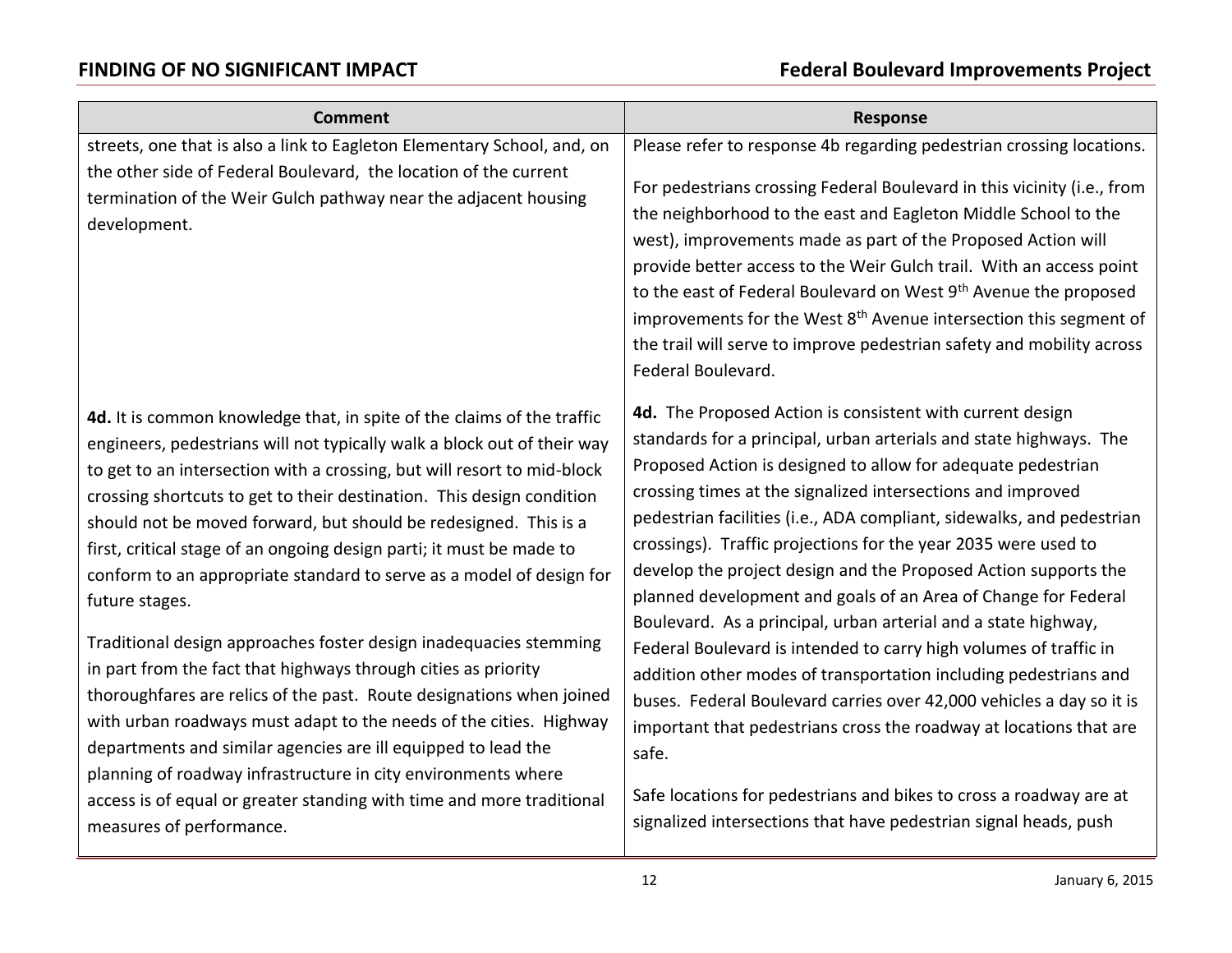| <b>Comment</b>                                                                                                                                                                                                                                                                                                                                                                                                                                                                                                                                                                         | <b>Response</b>                                                      |
|----------------------------------------------------------------------------------------------------------------------------------------------------------------------------------------------------------------------------------------------------------------------------------------------------------------------------------------------------------------------------------------------------------------------------------------------------------------------------------------------------------------------------------------------------------------------------------------|----------------------------------------------------------------------|
| Current planning models are emerging from the deeply flawed                                                                                                                                                                                                                                                                                                                                                                                                                                                                                                                            | buttons, striped crossing, and ADA facilities that meet current      |
| planning and development models of the middle part of the past                                                                                                                                                                                                                                                                                                                                                                                                                                                                                                                         | standards. This project provides crossings at three intersections to |
| century, a period dominated by the development and construction of                                                                                                                                                                                                                                                                                                                                                                                                                                                                                                                     | balance the many modes of travel along Federal Boulevard.            |
| highways through cities at the cost of neighborhoods and the                                                                                                                                                                                                                                                                                                                                                                                                                                                                                                                           |                                                                      |
| surrounding environment - development that has ravaged the vital                                                                                                                                                                                                                                                                                                                                                                                                                                                                                                                       |                                                                      |
| fabric of many neighborhoods and has laid waste significant areas of                                                                                                                                                                                                                                                                                                                                                                                                                                                                                                                   |                                                                      |
| valuable land within the structure of the city and neighborhoods.                                                                                                                                                                                                                                                                                                                                                                                                                                                                                                                      |                                                                      |
| It is particularly true in this sector of the city,                                                                                                                                                                                                                                                                                                                                                                                                                                                                                                                                    |                                                                      |
| The near west side is becoming one of the city's best places to live,                                                                                                                                                                                                                                                                                                                                                                                                                                                                                                                  |                                                                      |
| work and play; the reconstruction of this important artery should be                                                                                                                                                                                                                                                                                                                                                                                                                                                                                                                   |                                                                      |
| designed to reflect that future, and not be a dressed up repetition of                                                                                                                                                                                                                                                                                                                                                                                                                                                                                                                 |                                                                      |
| the past.                                                                                                                                                                                                                                                                                                                                                                                                                                                                                                                                                                              |                                                                      |
| The need for a new solution could not be greater.                                                                                                                                                                                                                                                                                                                                                                                                                                                                                                                                      |                                                                      |
| Federal Boulevard Partnership Comment 5.                                                                                                                                                                                                                                                                                                                                                                                                                                                                                                                                               |                                                                      |
| 5a. Thank you for your assistance in forwarding and considering our<br>comments and recommendations associated with the Federal<br>Boulevard Environmental Assessment (EA). The Federal Boulevard<br>Partnership (Partnership) is excited by the recommended Federal<br>Boulevard (Federal) improvements associated with the EA and the<br>opportunity they hold in better and more safely accommodating<br>vehicular traffic and pedestrian movement. We very much<br>appreciate your effort (with associated Denver Public Works team)<br>in helping to make this project a reality! | 5a. Comment noted.                                                   |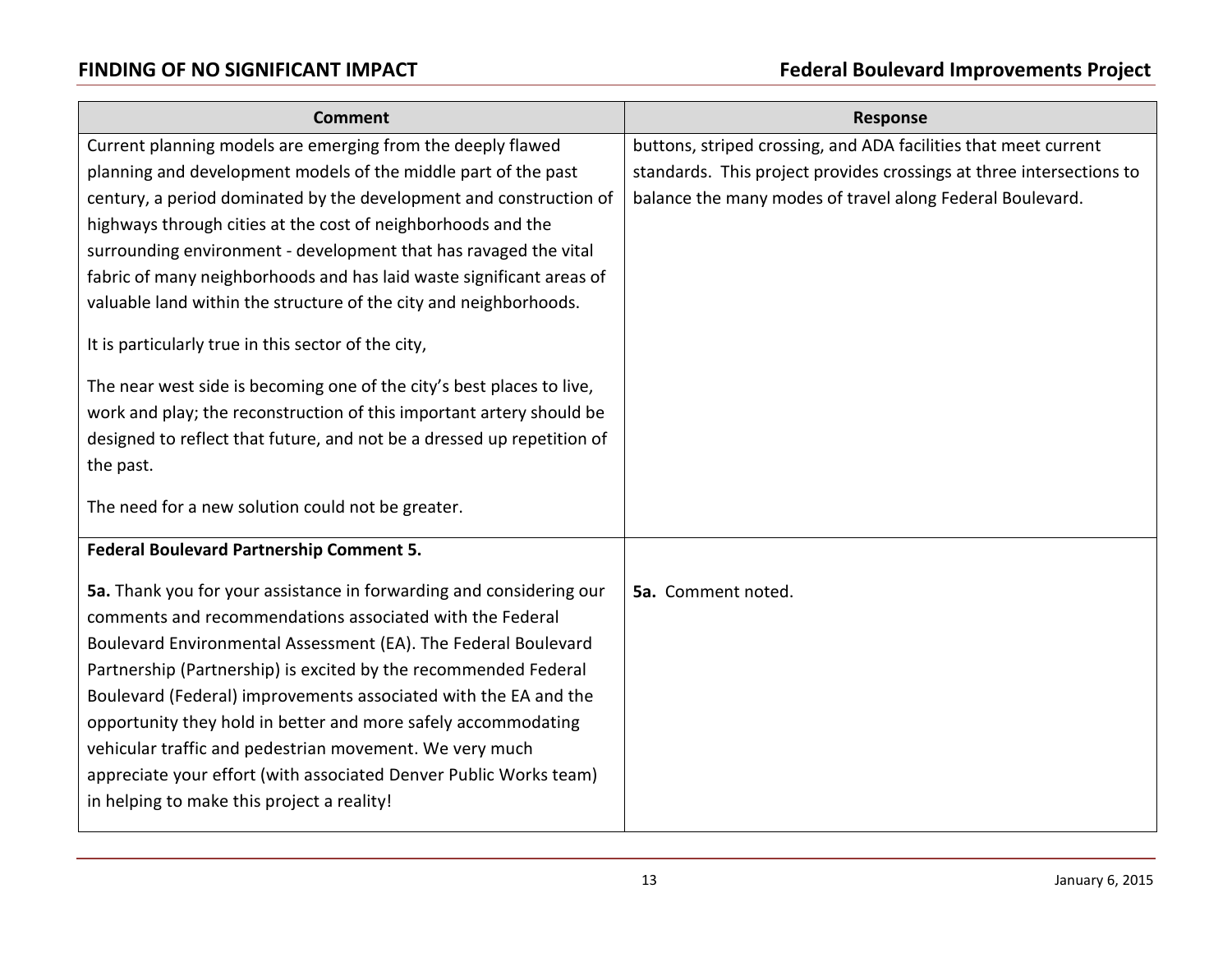| The Partnership has participated in all public meetings and<br>workshops regarding this project, spanning several years. During this<br>time, we've discussed project elements with local property and<br>business owners, and with neighborhood organizational groups                                                                                                                                                                                                                                                                                                                                                                                                                                                                                                                                                                                                                                                                                                                                                                                                                                                                                                                                                        |                                                                                                                                                                                                                                                                                                                                                                                                                                                                                                                                                                                                                                                                                                                                                                                                                                                                                                                                                                                                                                                                      |
|-------------------------------------------------------------------------------------------------------------------------------------------------------------------------------------------------------------------------------------------------------------------------------------------------------------------------------------------------------------------------------------------------------------------------------------------------------------------------------------------------------------------------------------------------------------------------------------------------------------------------------------------------------------------------------------------------------------------------------------------------------------------------------------------------------------------------------------------------------------------------------------------------------------------------------------------------------------------------------------------------------------------------------------------------------------------------------------------------------------------------------------------------------------------------------------------------------------------------------|----------------------------------------------------------------------------------------------------------------------------------------------------------------------------------------------------------------------------------------------------------------------------------------------------------------------------------------------------------------------------------------------------------------------------------------------------------------------------------------------------------------------------------------------------------------------------------------------------------------------------------------------------------------------------------------------------------------------------------------------------------------------------------------------------------------------------------------------------------------------------------------------------------------------------------------------------------------------------------------------------------------------------------------------------------------------|
| (Stakeholders). From our participation, Stakeholder discussions and<br>reviewing more recent updated project plans and the EA-the<br>Partnership has three recommendations for the project's<br>consideration.                                                                                                                                                                                                                                                                                                                                                                                                                                                                                                                                                                                                                                                                                                                                                                                                                                                                                                                                                                                                                |                                                                                                                                                                                                                                                                                                                                                                                                                                                                                                                                                                                                                                                                                                                                                                                                                                                                                                                                                                                                                                                                      |
| 5b. 1. As discussed and defined on page 8 of the EA, there are<br>numerous community facilities and institutions within the Project<br>Area. In fact, we would argue the number of people accessing the<br>community facilities as well as adjacent residential neighborhoods is<br>much greater than along typical urban arterials. The very high level<br>of transit usage within the Project Area also speaks to the high<br>demand these community institutions generate for people who live<br>sidewalk improvements.<br>and travel from outside the Project Area. While we are heartened by<br>pedestrian movement improvements as the EA indicates will occur<br>for W. 8th and 10 <sup>th</sup> Avenues at Federal (EA page 10), and as recently<br>agreed to by Denver Public Works at W. Holden Place-we believe<br>and recommend pedestrian movement be more comprehensively<br>addressed to increase safety crossing Federal at the intersecting<br>streets of W. 12th and 11th and 9th Avenues. At a minimum,<br>pedestrian crossings at W. 12th and 11th should be readdressed<br>considering their proximity to Denver Human Services, the Sam<br>Sandos Westside Health Care Clinic and other adjacent public | 5b. Federal Boulevard truly is a multi-modal facility and the<br>Proposed Action provides improvements for all modes of travel.<br>Improved pedestrian crossings are planned for West 10 <sup>th</sup> Avenue,<br>West 8 <sup>th</sup> Avenue, and West Holden Place. West Howard Place was<br>reconstructed as a part of the 2013 RTD project; improvements in<br>this area include bringing the lane widths up to standard and<br>Every intersection of Federal Boulevard cannot be signalized to<br>allow pedestrian crossing without creating increased congestion<br>making safety worse for all modes travel (pedestrians, vehicles,<br>bikes and buses); this would not meet the Purpose and Need of the<br>project as discussed starting on page 3 of the EA (Appendix A). Safe<br>locations for pedestrians and bikes to cross a roadway are at<br>signalized intersections that have pedestrian signal heads, push<br>buttons, striped crossing, and ADA facilities that meet current<br>standards. This project provides crossings at locations that meet |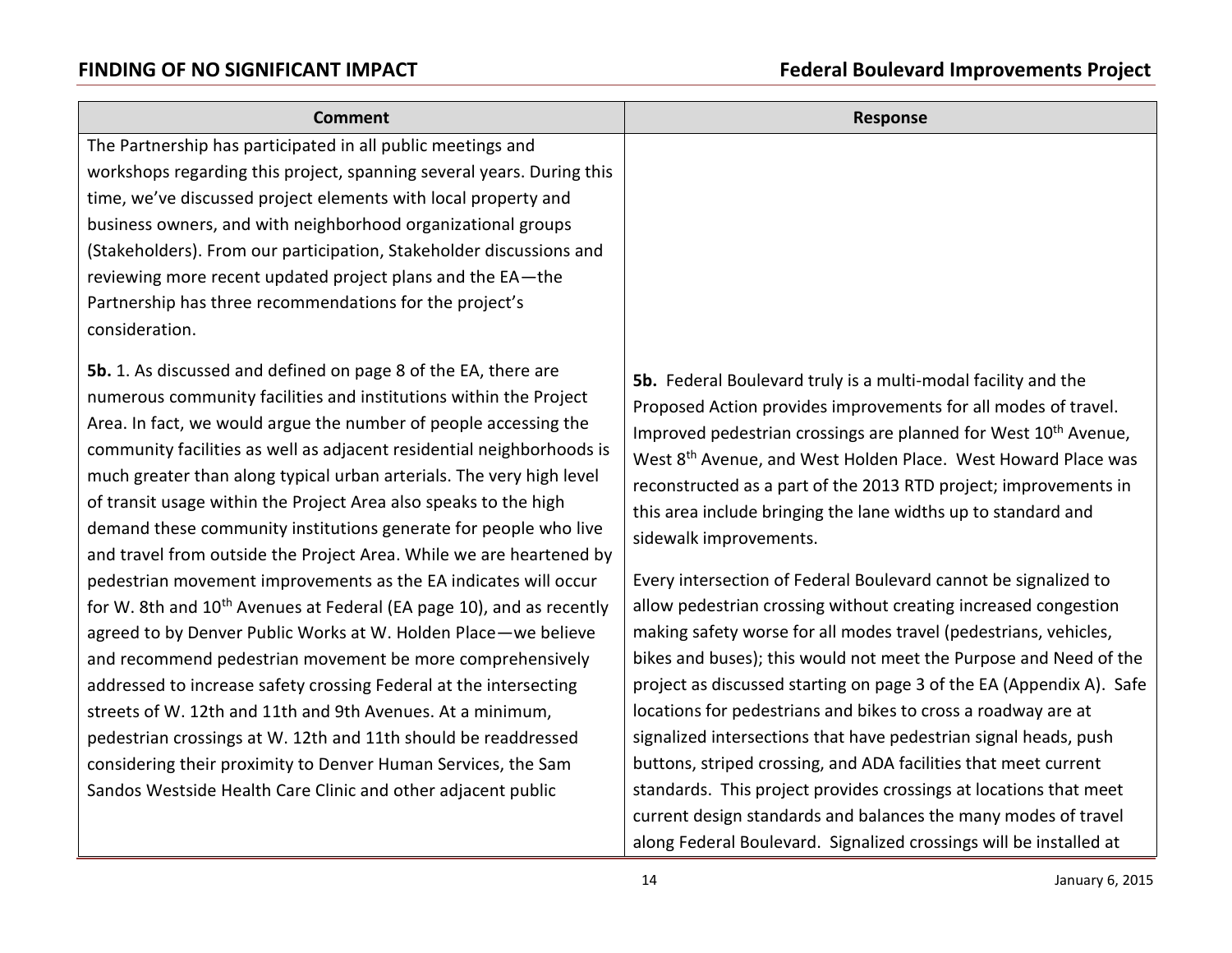| <b>Comment</b>                                                                                                                                                                                                                                                                                                                                                                                                                                                                                                                                                                                                                                                          | <b>Response</b>                                                                                                                                                                                                                                                                                                                                                                                                                                                                                                                                                                                                                                                                                                                     |
|-------------------------------------------------------------------------------------------------------------------------------------------------------------------------------------------------------------------------------------------------------------------------------------------------------------------------------------------------------------------------------------------------------------------------------------------------------------------------------------------------------------------------------------------------------------------------------------------------------------------------------------------------------------------------|-------------------------------------------------------------------------------------------------------------------------------------------------------------------------------------------------------------------------------------------------------------------------------------------------------------------------------------------------------------------------------------------------------------------------------------------------------------------------------------------------------------------------------------------------------------------------------------------------------------------------------------------------------------------------------------------------------------------------------------|
| serving facilities. Pedestrians will cross where 12th and 11th<br>intersect with Federal.                                                                                                                                                                                                                                                                                                                                                                                                                                                                                                                                                                               | West 8 <sup>th</sup> Avenue and West 10 <sup>th</sup> Avenue along with enhanced<br>concrete at these two intersections and West Holden Place in order<br>to provide safe pedestrian movement across Federal Boulevard,<br>while accommodating high volumes of vehicular traffic.<br>Clarifications to the Proposed Action are provided on pages 4 and 5<br>of this document.<br>The importance of providing connectivity to community resources<br>is recognized by the project. Left turning movements are included<br>at West 9 <sup>th</sup> Avenue, West 11 <sup>th</sup> Avenue, and West 12 <sup>th</sup> Avenue to<br>accommodate business access and provide access to the<br>neighborhoods adjacent to Federal Boulevard. |
| 5c. Unfortunately, the crossings will be more unsafe post---<br>reconstruction than pre---reconstruction. The new median will seem<br>to serve as a safety zone when crossing at these points-this is a<br>safety illusion. The medians are not constructed specifically to<br>enable pedestrian usage and there are also left---turn lanes<br>funneling vehicles to 12th and 11th in conflict with crossing<br>pedestrians. We don't propose a specific recommendation except<br>that eliminating the left turn movements in combination with<br>changing the median design and alignment could be one approach of<br>several considered for the intersecting streets. | 5c. A median will be constructed throughout the corridor that will<br>control turning movements into access points in the Project Area.<br>In the vicinity of intersections, the raised median will taper down to<br>either a mountable median for emergency access vehicles, or a<br>striped area in the vicinity of dedicated left-turn lanes and<br>pedestrian crossings. Medians are not designed to provide safe<br>refuge for pedestrians but are being implemented to control left<br>turning movements. Left turning movements are needed to serve<br>the multiple access points along Federal Boulevard. These<br>improvements are anticipated to increase safety for all modes of<br>travel including pedestrians.        |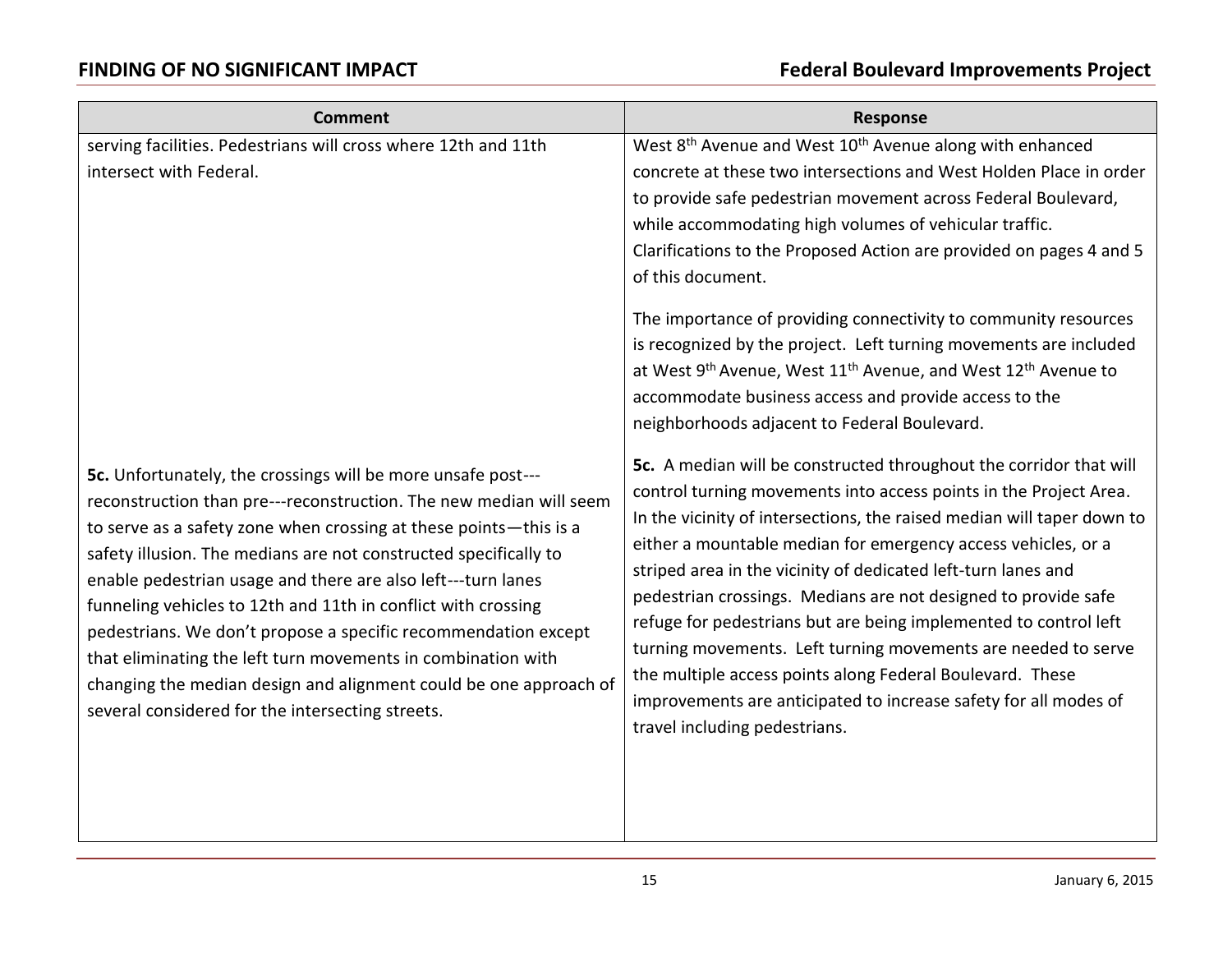| <b>Comment</b>                                                       | <b>Response</b>                                                     |
|----------------------------------------------------------------------|---------------------------------------------------------------------|
| 5d. 2. Related to the first recommendation, it would seem from the   | 5d. The RTD project in 2013 was constructed to accommodate          |
| existing project scope there are no planned improvements             | future traffic projections, provide a safe pedestrian crossing, and |
| associated with the intersection of W. Howard Place and Federal.     | improve Federal Boulevard by widening the bridge over Lakewood      |
| We believe this is primarily due to changes and improvements         | Gulch. No additional improvements are planned for the West          |
| implemented in 2013 associated with the opening of the West Light    | Howard Place and Federal Boulevard intersection as the current      |
| Rail Line and Decatur Federal Station (Station), as well as the      | design meets the design standards. In regard to RTD facilities, the |
| replacement of the Federal bridge over West Colfax Avenue. It has    | CCD will forward your concerns about the bus stop location to RTD;  |
| now been 18 months since the opening of the Station. The feedback    | however, there are no current plans to evaluate the movement of     |
| the Partnership has received from Stakeholders as well as our own    | the stops.                                                          |
| observations indicate pedestrians using the Federal bus stops        |                                                                     |
| "coming and going" from the Station and crossing Federal is near, if |                                                                     |
| not outright, dangerous. Due to the Station, the number of           |                                                                     |
| pedestrians is very high crossing and waiting for buses at Federal.  |                                                                     |
| Many times pedestrians do not use the signal as provided or are so   |                                                                     |
| numerous that they hang off the curbs as they wait for the bus. This |                                                                     |
| is easily observable almost any day of the week. This situation begs |                                                                     |
| for a fuller examination and accommodation that increases            |                                                                     |
| pedestrian safety at this intersection. The Partnership recommends   |                                                                     |
| Denver Public Works with the Regional Transportation District and    |                                                                     |
| Colorado Department of Transportation collaboratively examine and    |                                                                     |
| recommend changes to how transit and pedestrians are managed at      |                                                                     |
| this intersection. Several options should be examined of which       |                                                                     |
| moving bus stops from Federal might be an option. While the          |                                                                     |
| examination of implementing solutions to this situation might well   |                                                                     |
| be apart from Federal redesign and construction associated with the  |                                                                     |
| EA, it would be a shame not to use the opportunity of this           |                                                                     |
| reconstruction project to implement changes associated to            |                                                                     |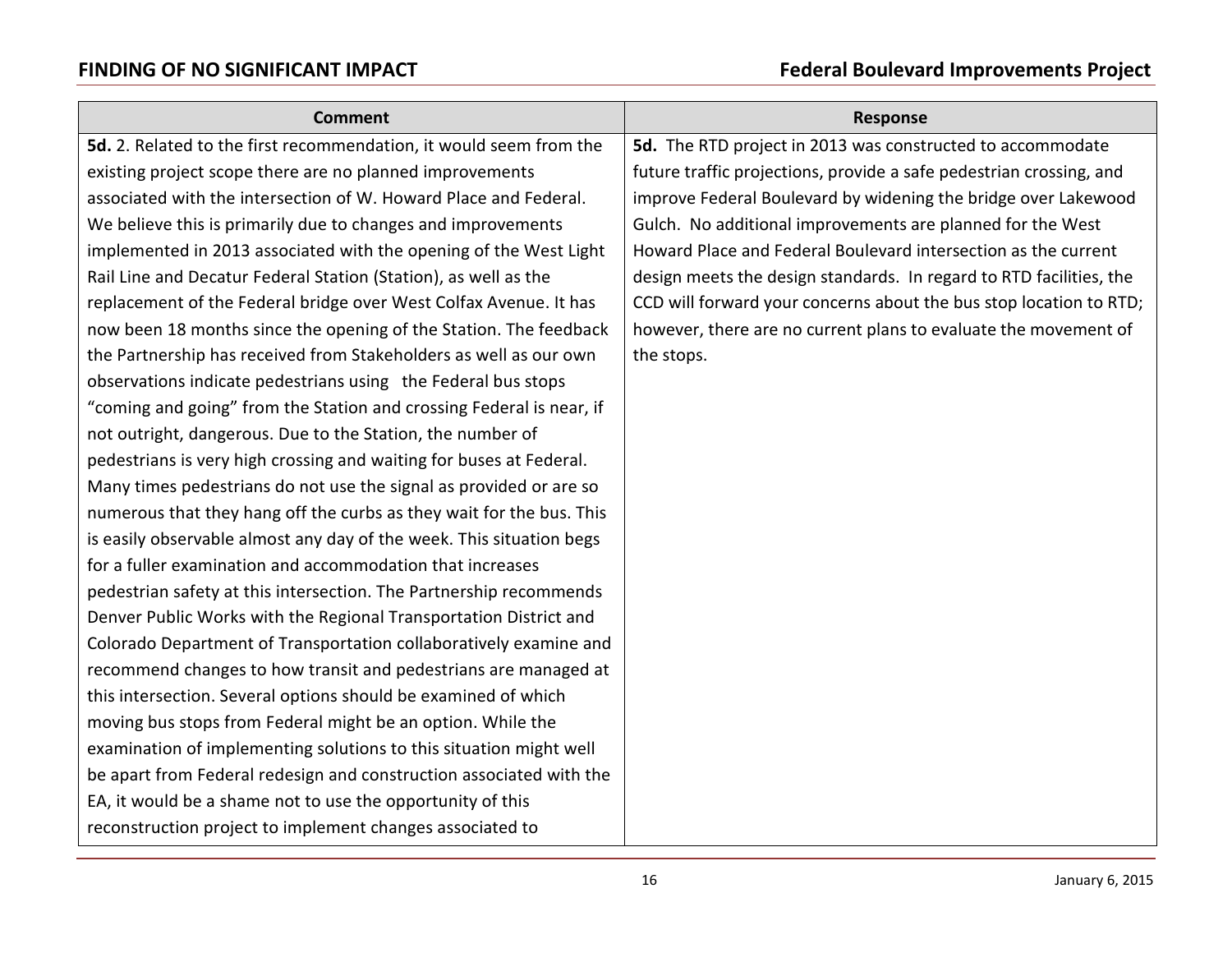| <b>Comment</b>                                                                                                                                                                                                                                                                                                                                                                                                                                                                                                                                                                                                                                                                                                                          | <b>Response</b>                                                                                                                                                                                                                                                                                                                                                                                                                                                                                                                                   |
|-----------------------------------------------------------------------------------------------------------------------------------------------------------------------------------------------------------------------------------------------------------------------------------------------------------------------------------------------------------------------------------------------------------------------------------------------------------------------------------------------------------------------------------------------------------------------------------------------------------------------------------------------------------------------------------------------------------------------------------------|---------------------------------------------------------------------------------------------------------------------------------------------------------------------------------------------------------------------------------------------------------------------------------------------------------------------------------------------------------------------------------------------------------------------------------------------------------------------------------------------------------------------------------------------------|
| improving pedestrian safety at the Federal and Howard Pl.                                                                                                                                                                                                                                                                                                                                                                                                                                                                                                                                                                                                                                                                               |                                                                                                                                                                                                                                                                                                                                                                                                                                                                                                                                                   |
| intersection.<br>5e. 3. The existing landscaping plans for the project (not specifically<br>addressed in the EA) is sorely lacking along the west side of Federal<br>within the Project Area.                                                                                                                                                                                                                                                                                                                                                                                                                                                                                                                                           | 5e. Landscaping will be determined at the time of final design.<br>Currently, CCD plans to install landscaping in the raised medians<br>and along the east side of Federal Boulevard in conjunction with<br>reconstructing the ADA compliant sidewalk facilities. Trees will be<br>planted on the east side of Federal Boulevard where there is<br>adequate sight distance, right of way, and no utility conflicts. Trees<br>will not be planted on the west side of Federal Boulevard as there is<br>a water line that poses a utility conflict. |
| 5f. We believe there are certain site challenges between the<br>numerous number of curb cuts between intersecting streets, in<br>combination with the locations of various poles and even bus stops.<br>We recommend a more creative approach be considered to enliven<br>the west side of Federal whether though the elimination of curb cuts<br>where two exist to serve a property and some rearrangement of<br>poles or other ROW objects, which actions help create more open<br>space for landscaping. Possibly instead of using traditional trees in<br>grates where space is more limited, using low---level concrete lined<br>beds with greenery complimenting the new center median could<br>also assist with tighter spaces. | 5f. A high number of curb cuts and access points are required to<br>serve the numerous properties immediately adjacent to Federal<br>Boulevard. During final design, access points (i.e., new, modified,<br>or combined) will be identified in a formal access-control plan<br>prepared for the Proposed Action. As a part of this process the<br>team will work with property owners to determine if access points<br>can be eliminated or combined. All access points will be<br>constructed in accordance with CCD, CDOT, and ADA standards.   |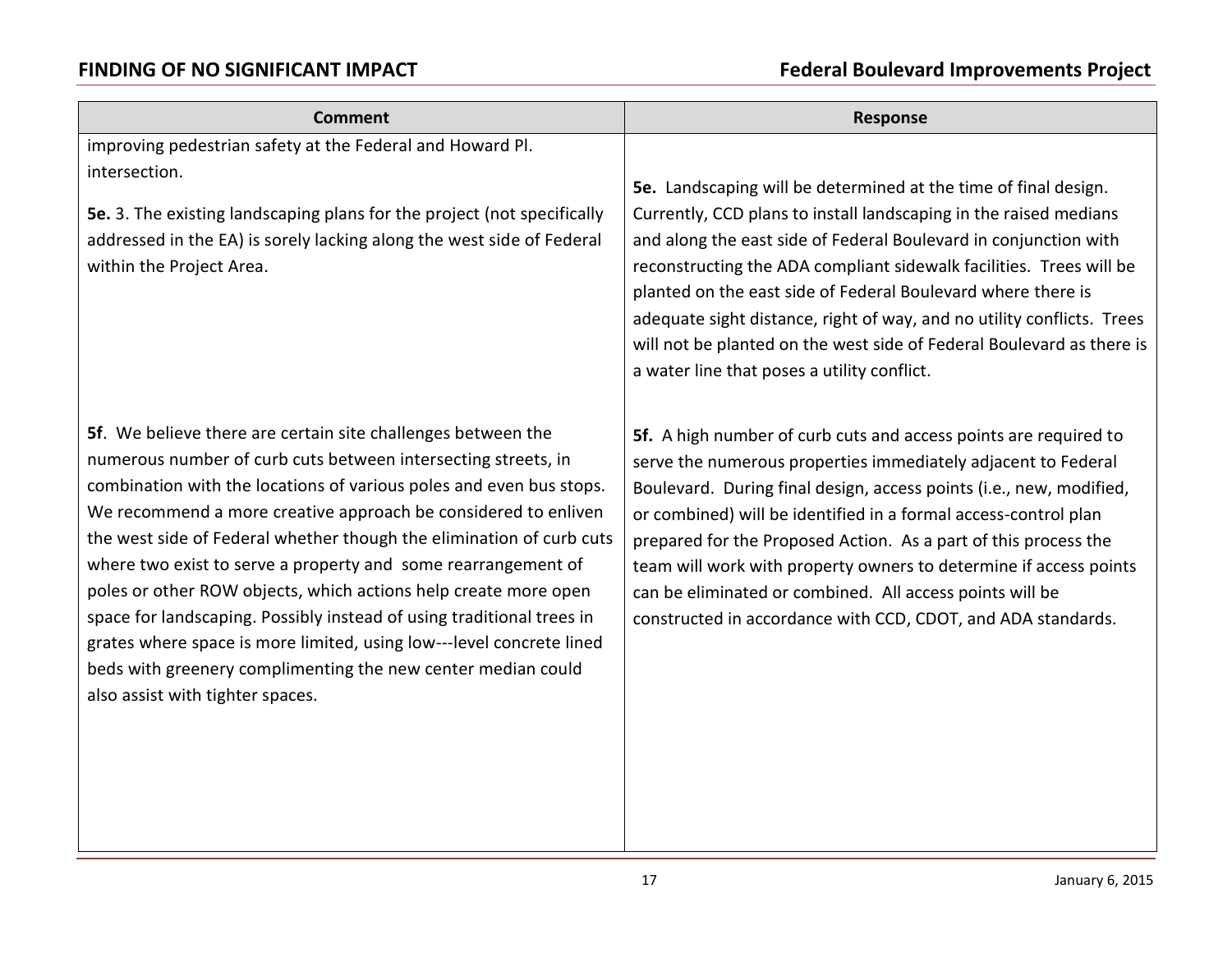| <b>Comment</b>                                                                                                                                                                                                                                                                                                                                                                                                                                                                                                                                                                                                                                                                                                                                                                                                                                                                                                                                                                                                                                                                                                                                                                                                                                                                    | <b>Response</b>                                                                                                                                                                                                                                                                                                                                       |
|-----------------------------------------------------------------------------------------------------------------------------------------------------------------------------------------------------------------------------------------------------------------------------------------------------------------------------------------------------------------------------------------------------------------------------------------------------------------------------------------------------------------------------------------------------------------------------------------------------------------------------------------------------------------------------------------------------------------------------------------------------------------------------------------------------------------------------------------------------------------------------------------------------------------------------------------------------------------------------------------------------------------------------------------------------------------------------------------------------------------------------------------------------------------------------------------------------------------------------------------------------------------------------------|-------------------------------------------------------------------------------------------------------------------------------------------------------------------------------------------------------------------------------------------------------------------------------------------------------------------------------------------------------|
| <b>Sun Valley Community Coalition Comment 6.</b>                                                                                                                                                                                                                                                                                                                                                                                                                                                                                                                                                                                                                                                                                                                                                                                                                                                                                                                                                                                                                                                                                                                                                                                                                                  |                                                                                                                                                                                                                                                                                                                                                       |
| 6a. Thank you for forwarding and considering the following<br>Comments and Recommendations for the Federal Boulevard<br>Environmental Assessment (7th Ave - Howard Pl,) dated October 15,<br>2014. The Sun Valley Community Coalition (RNO) is happy to support<br>efforts to improve Federal Boulevard that will better accommodate<br>vehicular and pedestrian movement and safety.<br>We appreciate that you attended our monthly meeting to introduce<br>the project and hear our concerns for pedestrian safety. We are<br>concerned for not only the pedestrian safety of Sun Valley residents<br>but near neighbors and numerous others from all across Denver who<br>have a need to access critical services located along or within close<br>proximity to Federal Bld. We know you share that concern as well.<br>After attending the August public meeting, receiving updates and<br>reviews of the recently published Environmental Assessment (EA),<br>and numerous discussions with Sun Valley residents, property<br>owners, neighborhood nonprofit and businesses, the Sun Valley<br>Community Coalition (SVCC) supports the following<br>recommendations which reflect the concerns, experiences, and<br>observations of our Sun Valley neighborhood stakeholders | 6a. Comment noted.                                                                                                                                                                                                                                                                                                                                    |
| 6b. 1. As discussed and defined on page 8 of the EA, there are<br>numerous community facilities and institutions within the Project<br>Area - Denver Department of Human Services, Sam Sandos Westside<br>Healthcare Clinic, and adjacent facilities such as Rude Recreation<br>Center and Mental Health Center of Denver Westside Office that                                                                                                                                                                                                                                                                                                                                                                                                                                                                                                                                                                                                                                                                                                                                                                                                                                                                                                                                    | 6b. Federal Boulevard truly is a multi-modal facility and the<br>Proposed Action provides improvements for all modes. Improved<br>pedestrian crossings are planned for West 10 <sup>th</sup> Avenue, West 8 <sup>th</sup><br>Avenue, and West Holden Place. West Howard Place was<br>reconstructed as a part of the 2013 RTD project; improvements in |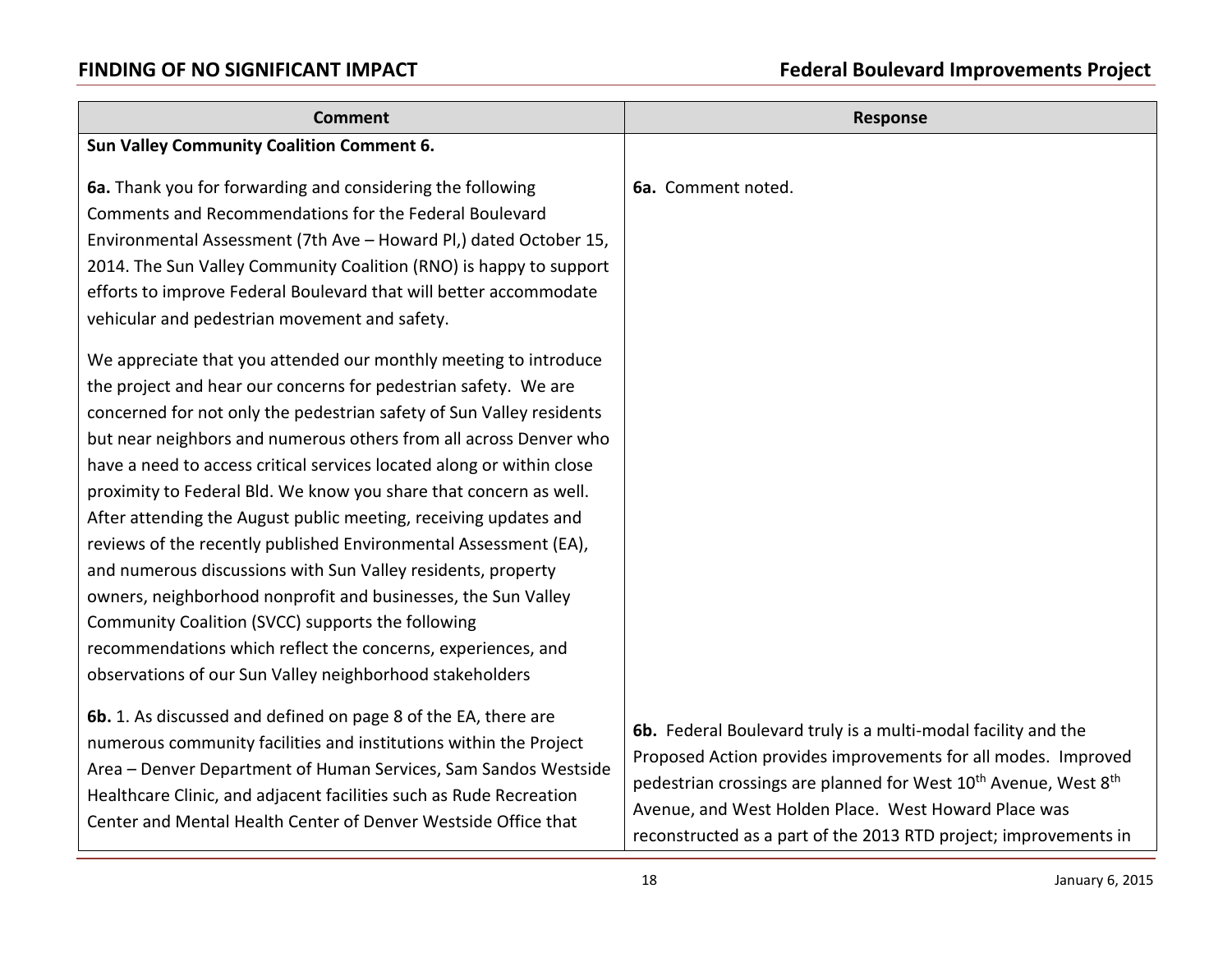comprehensively addressed to also increase safety crossing Federal

| <b>Comment</b>                                                                                                                                                                                                                                                                                                                                                                                                                                                                                                                                                                                                                                                                                                                                                                                  | <b>Response</b>                                                                                                                                                                                                                                                                                                                                                                                                                                                                                                                                                                                                                                                                                                                                                                                                                                                  |
|-------------------------------------------------------------------------------------------------------------------------------------------------------------------------------------------------------------------------------------------------------------------------------------------------------------------------------------------------------------------------------------------------------------------------------------------------------------------------------------------------------------------------------------------------------------------------------------------------------------------------------------------------------------------------------------------------------------------------------------------------------------------------------------------------|------------------------------------------------------------------------------------------------------------------------------------------------------------------------------------------------------------------------------------------------------------------------------------------------------------------------------------------------------------------------------------------------------------------------------------------------------------------------------------------------------------------------------------------------------------------------------------------------------------------------------------------------------------------------------------------------------------------------------------------------------------------------------------------------------------------------------------------------------------------|
| serve high volumes of people, many of whom are parents                                                                                                                                                                                                                                                                                                                                                                                                                                                                                                                                                                                                                                                                                                                                          | this area include bringing the lane widths up to standard and                                                                                                                                                                                                                                                                                                                                                                                                                                                                                                                                                                                                                                                                                                                                                                                                    |
| accompanied by their children, seniors, or persons with disabilities. It                                                                                                                                                                                                                                                                                                                                                                                                                                                                                                                                                                                                                                                                                                                        | sidewalk improvements.                                                                                                                                                                                                                                                                                                                                                                                                                                                                                                                                                                                                                                                                                                                                                                                                                                           |
| is our observation and experience that the number of people<br>accessing these community facilities as well as adjacent residential<br>neighborhoods is much greater than along typical urban arterials. The<br>very high level of transit usage within the Project Area also speaks to<br>the high demand these community institutions generate for people<br>who live and travel from outside the Project Area.                                                                                                                                                                                                                                                                                                                                                                               | Signalizing multiple intersections in a short distance section of<br>Federal Boulevard to allow pedestrian crossings would result in<br>increased congestion making safety worse for all modes travel<br>(pedestrians, vehicles, bikes, and buses); this would not meet the<br>Purpose and Need of the project as discussed starting on page 3 of<br>the EA (Appendix A). Safe locations for pedestrians and bikes to                                                                                                                                                                                                                                                                                                                                                                                                                                            |
| The EA indicates that improvements are planned for W. 8th and 10th<br>Avenues at Federal (EA page 10). We are recommending that the<br>existing signalized crosswalks at the intersections of Federal<br>Boulevard with W. 8th Avenue, W. 10th Avenue and W. Holden Pl.<br>be upgraded with new traffic and pedestrian signals and enhanced<br>concrete crosswalks (p.9). We recommend bicycle and pedestrian<br>improvements (page 10) that upgrade existing pedestrian signals and<br>construct enhanced concrete crosswalks at the signalized<br>intersections of Federal Boulevard with W 8th Avenue, W10th<br>Avenue, W. Holden Pl. and W. Howard Pl. These improvements<br>really need to ensure accessibility, including audible signaling, to<br>accommodate the variety of user needs. | cross a roadway are at signalized intersections that have pedestrian<br>signal heads, push buttons, striped crossing, and ADA facilities that<br>meet current standards. This project will provide crossings at three<br>intersections to balance the many modes of travel along Federal<br>Boulevard. Audible signals are constructed on an as-needed basis<br>when a request is made to CCD. Currently, an audible signal is<br>being installed at the West Holden Place intersection<br>independently of this project. Clarifications to the Proposed Action<br>are provided on pages 4 and 5 of this document.<br>The importance of providing connectivity to community resources<br>is recognized by the project. Left turning movements are included<br>at West 9 <sup>th</sup> , West 11 <sup>th</sup> , and West 12 <sup>th</sup> Avenues to accommodate |
| Councilwoman Judy Montero has informed us that Denver Public<br>Works has recently approved several improvements for the W.<br>Holden Pl. intersection. Thank you to Councilwoman Montero and<br>your office for hearing and responding to our concerns for pedestrian<br>safety. We would recommend pedestrian movement be                                                                                                                                                                                                                                                                                                                                                                                                                                                                     | business access and provide access to the neighborhoods adjacent<br>to Federal Boulevard.                                                                                                                                                                                                                                                                                                                                                                                                                                                                                                                                                                                                                                                                                                                                                                        |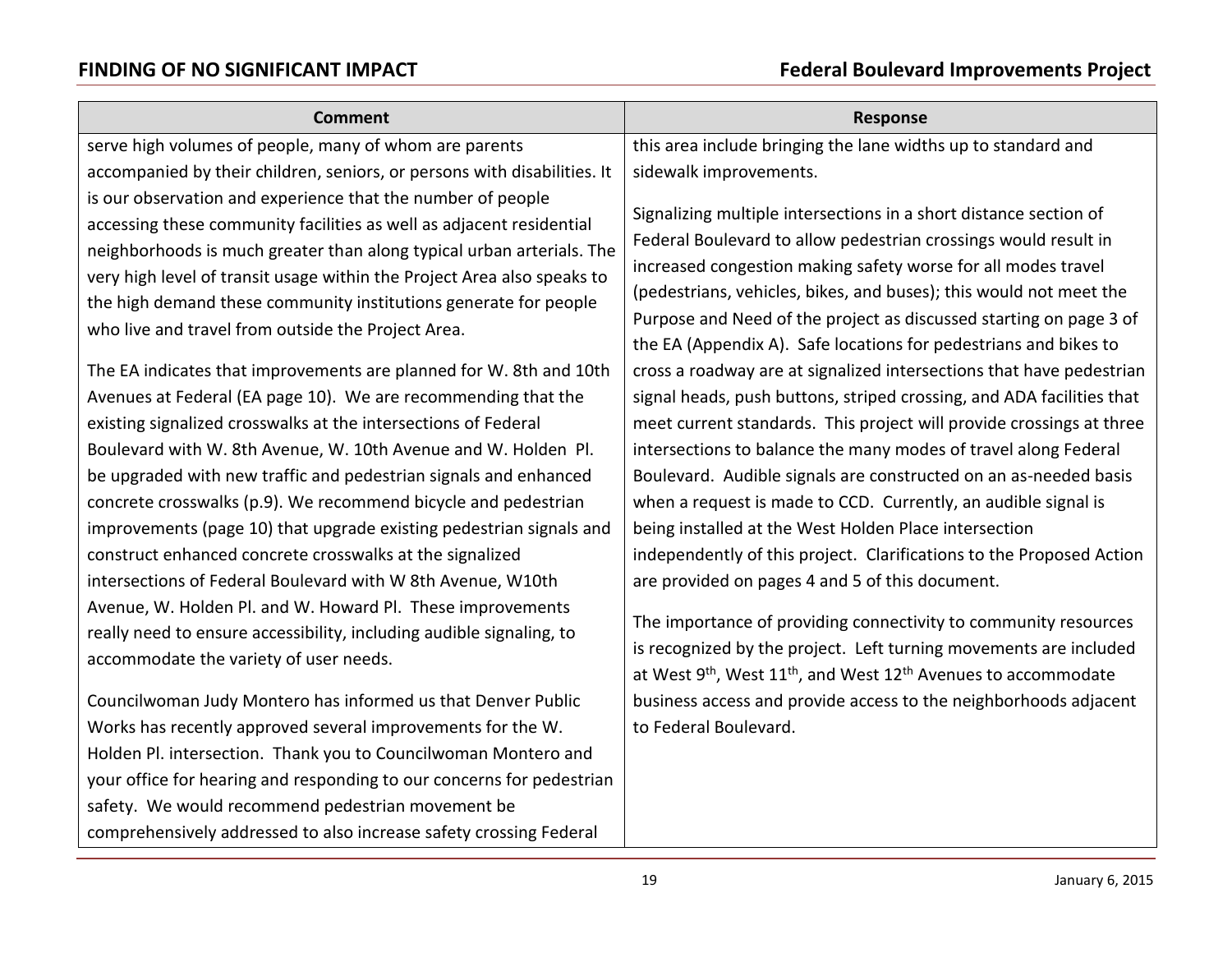| <b>Comment</b>                                                                                                                                                                                                                                                                                                                                                                                                                                                                                                                                                                                                                                                                                                                                                                                                                                                                                                                                                                                                                                                                                                                                                                                                                                                                                                                                                                                                                | <b>Response</b>                                                                                                                                                                                                                                                                                                                                                                                                                                                                                                                                                                                                                                                                                                                                                                                                  |
|-------------------------------------------------------------------------------------------------------------------------------------------------------------------------------------------------------------------------------------------------------------------------------------------------------------------------------------------------------------------------------------------------------------------------------------------------------------------------------------------------------------------------------------------------------------------------------------------------------------------------------------------------------------------------------------------------------------------------------------------------------------------------------------------------------------------------------------------------------------------------------------------------------------------------------------------------------------------------------------------------------------------------------------------------------------------------------------------------------------------------------------------------------------------------------------------------------------------------------------------------------------------------------------------------------------------------------------------------------------------------------------------------------------------------------|------------------------------------------------------------------------------------------------------------------------------------------------------------------------------------------------------------------------------------------------------------------------------------------------------------------------------------------------------------------------------------------------------------------------------------------------------------------------------------------------------------------------------------------------------------------------------------------------------------------------------------------------------------------------------------------------------------------------------------------------------------------------------------------------------------------|
| at the intersecting streets of W. 12th and 11th and 9th Avenues. At a<br>minimum, pedestrian crossings at W. 12th and 11th should be<br>readdressed considering their proximity to Denver Human Services,<br>the Sam Sandos Westside Health Care Clinic and other adjacent<br>public serving facilities. Pedestrians already unsafely cross where<br>12th and 11th intersect with Federal.<br>6c. We are particularly concerned that the installation of medians will<br>appear to offer a crossing safety zone. This could result in crossings<br>that are even more frequent and unsafe as the medians are not<br>designed for safe pedestrian use. Further, the plan includes left-turn<br>lanes funneling vehicles to 12th and 11th in conflict with crossing<br>pedestrians that could create even more precarious crossing<br>conditions. We don't propose a specific solution but feel a need to<br>express our concern that safe crossings be designed to be compatible<br>with the realistic patterns of pedestrian movement and with<br>consideration for the high volume of families with small children,<br>elderly or persons with disabilities for whom walking a block or more<br>in order to cross safely is a challenge. Eliminating the left turn<br>movements in combination with changing the median design and<br>alignment could be one approach of several considered for the<br>intersecting streets. | 6c. A median will be constructed throughout the corridor that will<br>control turning movements into access points in the Project Area.<br>In the vicinity of intersections, the raised median will taper down to<br>either a mountable median for emergency access vehicles, or a<br>striped area in the vicinity of dedicated left-turn lanes and<br>pedestrian crossings. Medians are not designed to provide safe<br>refuge for pedestrians but are being implemented to control left<br>turning movements. Left turning movements are needed to serve<br>the multiple access points along Federal Boulevard. Please refer to<br>response 6b for additional information on pedestrian crossings.<br>These improvements are anticipated to increase safety for all<br>modes of travel, including pedestrians. |
| 6d. 2. It is our understanding that in the existing project scope there<br>are no planned improvements associated with the intersection of W.<br>Howard PI and Federal. Perhaps this is because improvements have<br>already been made in conjunction with the West Light Rail Line and                                                                                                                                                                                                                                                                                                                                                                                                                                                                                                                                                                                                                                                                                                                                                                                                                                                                                                                                                                                                                                                                                                                                       | 6d. The RTD project in 2013 was constructed to accommodate<br>future traffic projections, provide adequate pedestrian crossing,<br>and improve Federal Boulevard by widening the bridge over<br>Lakewood Gulch. No additional improvements are planned for the<br>West Howard Place and Federal Boulevard intersection, as the                                                                                                                                                                                                                                                                                                                                                                                                                                                                                   |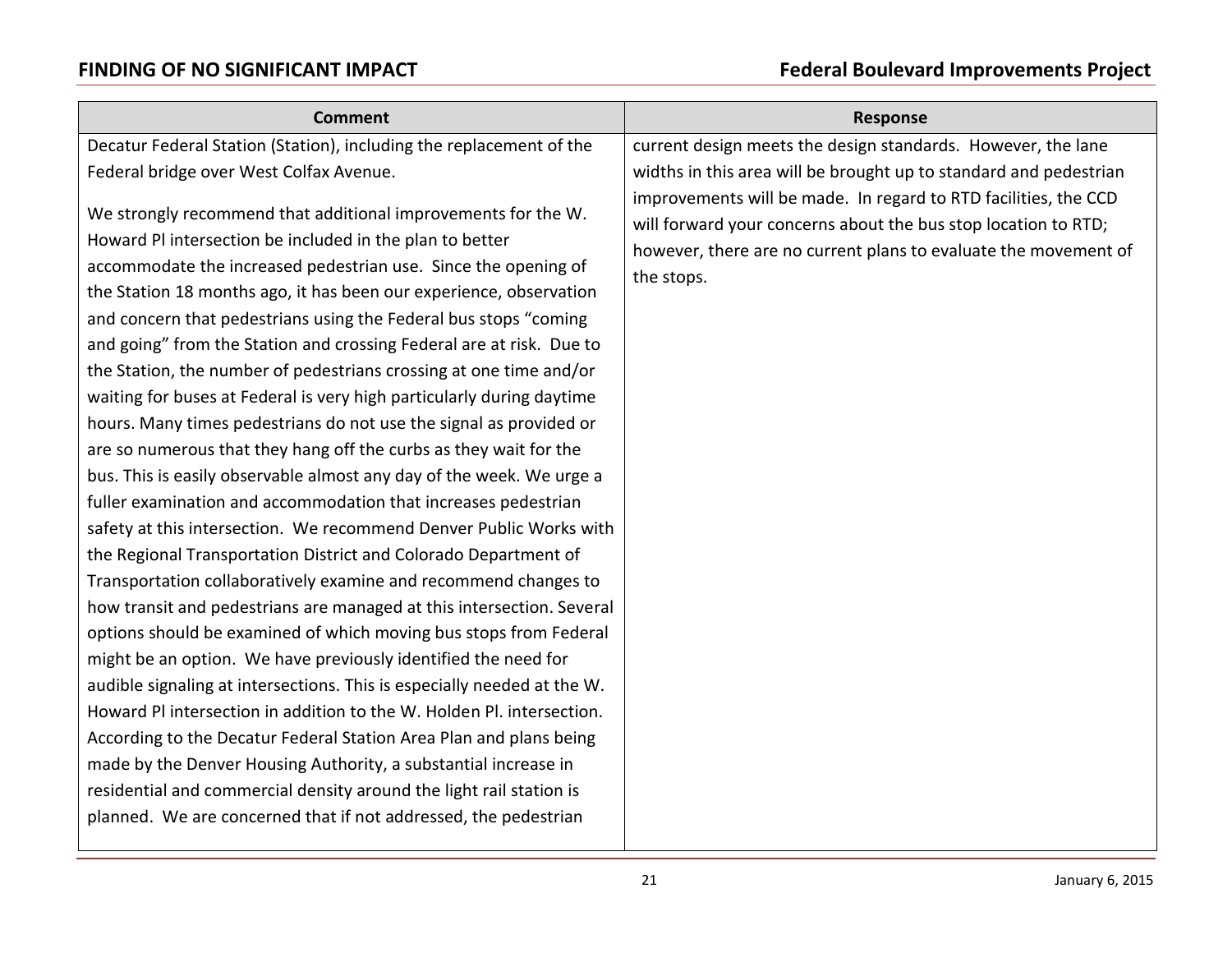| <b>Comment</b>                                                                                                                                                                                                 | <b>Response</b>                                                                                                                                                                                                                                                                                                                                                                                                                |
|----------------------------------------------------------------------------------------------------------------------------------------------------------------------------------------------------------------|--------------------------------------------------------------------------------------------------------------------------------------------------------------------------------------------------------------------------------------------------------------------------------------------------------------------------------------------------------------------------------------------------------------------------------|
| safety issues currently being experienced at this intersection will only                                                                                                                                       |                                                                                                                                                                                                                                                                                                                                                                                                                                |
| become worse.                                                                                                                                                                                                  |                                                                                                                                                                                                                                                                                                                                                                                                                                |
| 6e. 3. We have noticed that there is a lack of landscaping along the<br>west side of Federal, and recommend that landscaping compatible<br>with pedestrian safety be installed to balance out the streetscape. | 6e. Landscaping will be determined at the time of final design.<br>Currently, CCD plans to install landscaping in the raised medians<br>and along the east side of Federal Boulevard in conjunction with<br>reconstructing the ADA compliant sidewalk facilities. There is a<br>water line on the west side of Federal Boulevard in the buffer zone<br>that prohibits trees from being planted as it poses a utility conflict. |
|                                                                                                                                                                                                                |                                                                                                                                                                                                                                                                                                                                                                                                                                |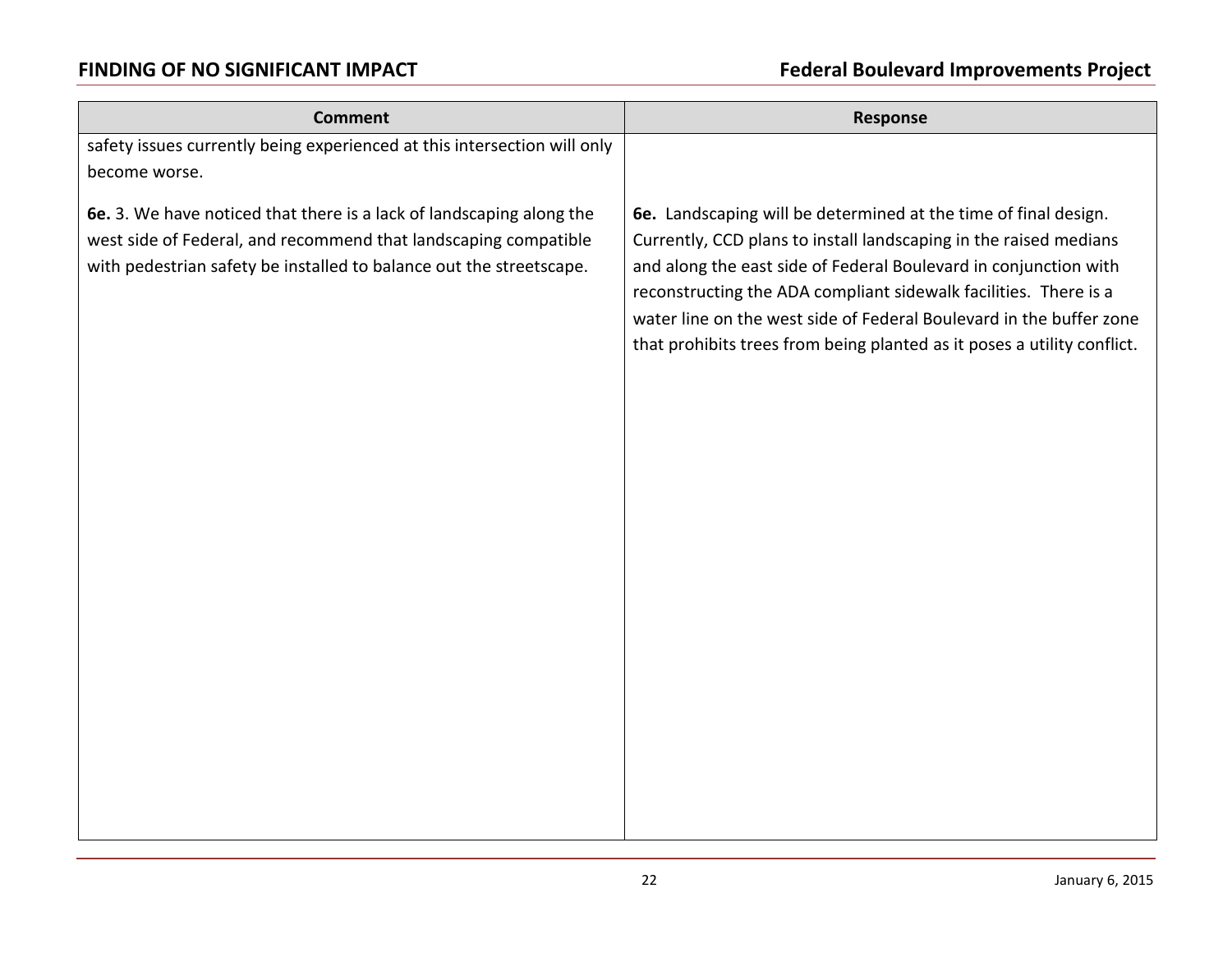| <b>Comment</b>                                                                                                                                                                                                                                                                                                                                                                                                                                                                                                                                                                                                                                                                                                                                                                                                                                                                                                                                                                                              | <b>Response</b>                                                                                                                                                                                                                                                                                                                                                                                                                                                                                                                                                                                                                                                                                                                                                                                                                                                                                                                                                                                          |
|-------------------------------------------------------------------------------------------------------------------------------------------------------------------------------------------------------------------------------------------------------------------------------------------------------------------------------------------------------------------------------------------------------------------------------------------------------------------------------------------------------------------------------------------------------------------------------------------------------------------------------------------------------------------------------------------------------------------------------------------------------------------------------------------------------------------------------------------------------------------------------------------------------------------------------------------------------------------------------------------------------------|----------------------------------------------------------------------------------------------------------------------------------------------------------------------------------------------------------------------------------------------------------------------------------------------------------------------------------------------------------------------------------------------------------------------------------------------------------------------------------------------------------------------------------------------------------------------------------------------------------------------------------------------------------------------------------------------------------------------------------------------------------------------------------------------------------------------------------------------------------------------------------------------------------------------------------------------------------------------------------------------------------|
| Villa Park Neighborhood Association Comment 7.                                                                                                                                                                                                                                                                                                                                                                                                                                                                                                                                                                                                                                                                                                                                                                                                                                                                                                                                                              |                                                                                                                                                                                                                                                                                                                                                                                                                                                                                                                                                                                                                                                                                                                                                                                                                                                                                                                                                                                                          |
| 7a. Villa Park Neighborhood Assn. has reviewed the proposed<br>alternative and appreciates the chance to comment on the design.<br>Villa Park Neighborhood Assn has participated in the publicly held<br>meetings and has provided continuous input into the propose plan.<br>We are looking forward to an improved Federal Blvd. and see many<br>ways to build and improve this plan.                                                                                                                                                                                                                                                                                                                                                                                                                                                                                                                                                                                                                      | 7a. Comment noted.                                                                                                                                                                                                                                                                                                                                                                                                                                                                                                                                                                                                                                                                                                                                                                                                                                                                                                                                                                                       |
| 7b. Villa Park Neighborhood Assn appreciates that the plan builds<br>upon the improved connectivity to the existing trail system that<br>comes from the Barnum North Park. The completion of the 6th Ave<br>Highway improvements will incorporate a pedestrian bridge across<br>the 6 <sup>th</sup> Ave. Highway which will connect the Barnum North Park to<br>Barnum Park. This will continue the bike/walk path from Weir Gulch<br>in Barnum to the continuation of Weir Gulch in the Villa Park and Sun<br>Valley neighborhoods. This connection eventually leads to the Platte<br>Valley system and will create better walkability within these<br>neighborhoods and we support the improvements outline for Weir<br>Gulch in this plan and see a great opportunity for open space<br>improvements at the northeast corner of 8 <sup>th</sup> and Federal Blvd. As<br>noted in the EA, this intersection with its Level of Service at an E<br>rating is in need of improvement. The realignment of the | 7b. The pedestrian crossing at West 8 <sup>th</sup> Avenue will be improved<br>under the Proposed Action. Additional improvements include<br>better signage for the trail, reducing the curvature of the "T"<br>intersection where the trail and sidewalk connect along West 8 <sup>th</sup><br>Avenue, and a wider sidewalk along West 8 <sup>th</sup> Avenue.<br>Pedestrian bulb-outs are not well-suited for Federal Boulevard, as<br>there will not be parking along the sides of the street which is<br>usually used to accommodate pedestrian bulb-outs at intersections.<br>In order to accommodate this feature at intersections, the roadway<br>capacity would be decreased in these areas, resulting in an<br>inconsistent cross-section throughout the Project Area and<br>congestion; neither of which supports the Purpose and Need of this<br>project, which can be found starting on page 3 of the EA (Appendix<br>A). Additionally, this design would not be consistent with the typical |
| pedestrian/bikeway access along with the crosswalks hopefully will<br>make this a safer intersection. This new connection will be vital for<br>pedestrians and bikes. Villa Park suggests better pedestrian<br>crosswalks, pedestrian bulb outs and enhance pedestrian<br>signalization in anticipation of wider use. Further reduction of curb                                                                                                                                                                                                                                                                                                                                                                                                                                                                                                                                                                                                                                                             | cross section of a principal, urban arterial and state highway.<br>Clarifications to the Proposed Action are provided on pages 4 and 5<br>of this document.                                                                                                                                                                                                                                                                                                                                                                                                                                                                                                                                                                                                                                                                                                                                                                                                                                              |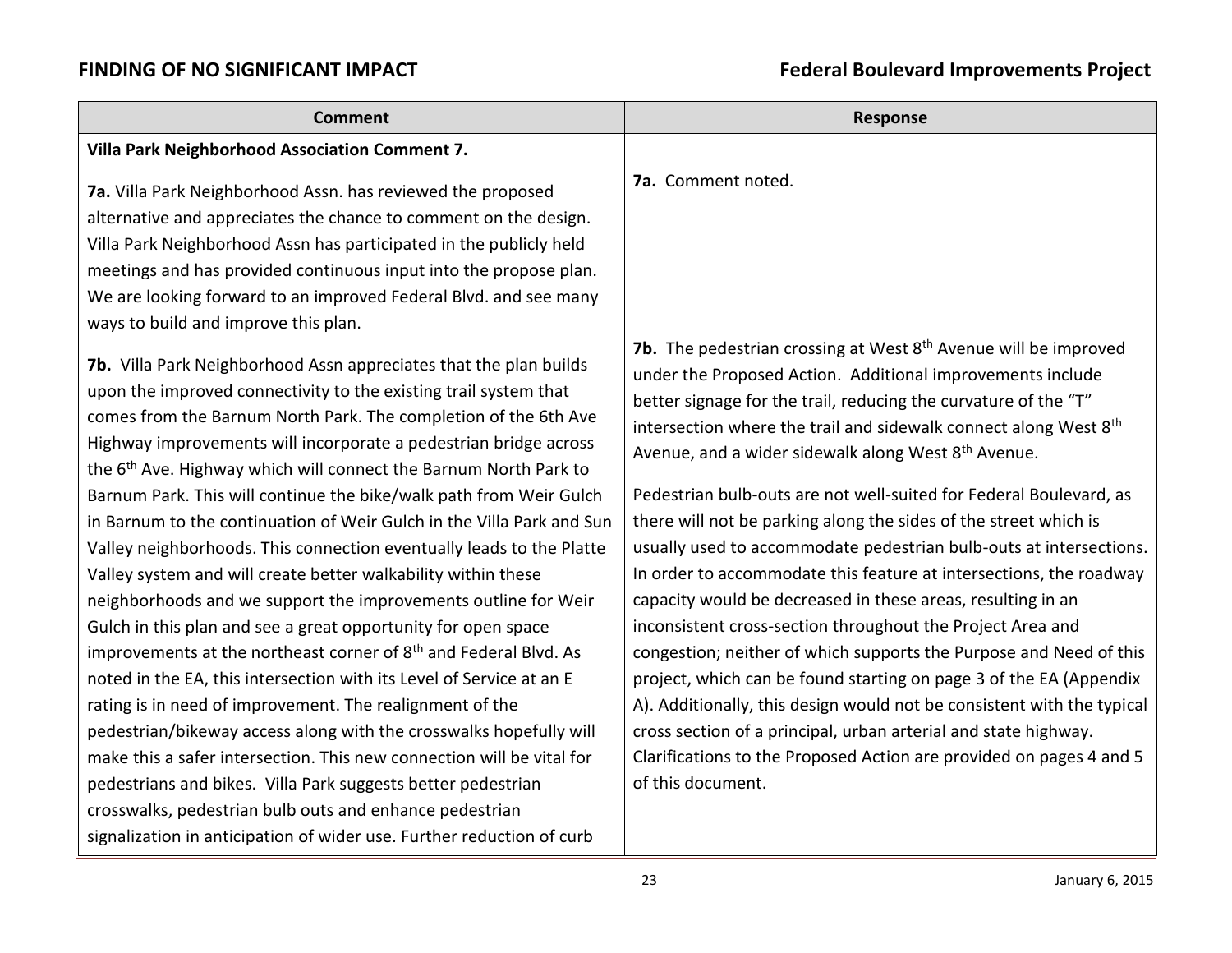| <b>Comment</b>                                                                                                                                                                                                                                                                                                                                                                                                                                                                                                                                                                                                                                                                                                                                                                                                                                                                                                                                                                                                                                                                                                                                                         | <b>Response</b>                                                                                                                                                                                                                                                                                                                                                                                                                                                                                                                                                                                                                                                                                                                                                                 |
|------------------------------------------------------------------------------------------------------------------------------------------------------------------------------------------------------------------------------------------------------------------------------------------------------------------------------------------------------------------------------------------------------------------------------------------------------------------------------------------------------------------------------------------------------------------------------------------------------------------------------------------------------------------------------------------------------------------------------------------------------------------------------------------------------------------------------------------------------------------------------------------------------------------------------------------------------------------------------------------------------------------------------------------------------------------------------------------------------------------------------------------------------------------------|---------------------------------------------------------------------------------------------------------------------------------------------------------------------------------------------------------------------------------------------------------------------------------------------------------------------------------------------------------------------------------------------------------------------------------------------------------------------------------------------------------------------------------------------------------------------------------------------------------------------------------------------------------------------------------------------------------------------------------------------------------------------------------|
| cuts will assist the current conflicts that pedestrian face today at this                                                                                                                                                                                                                                                                                                                                                                                                                                                                                                                                                                                                                                                                                                                                                                                                                                                                                                                                                                                                                                                                                              |                                                                                                                                                                                                                                                                                                                                                                                                                                                                                                                                                                                                                                                                                                                                                                                 |
| intersection.                                                                                                                                                                                                                                                                                                                                                                                                                                                                                                                                                                                                                                                                                                                                                                                                                                                                                                                                                                                                                                                                                                                                                          |                                                                                                                                                                                                                                                                                                                                                                                                                                                                                                                                                                                                                                                                                                                                                                                 |
| 7c. The EA outlines how Federal Blvd is a multi-modal facility,<br>however, the plan falls short when you look at Federal Blvd.'s<br>connection to the street. The east side continues a nice tree lawn<br>barrier and wider sidewalks for pedestrian safety but lack this same<br>design component on the west side of Federal Blvd. We do not have<br>a complete street. This landscape improvement should be continued<br>on the west side to meet the goals outlined in the objectives for this<br>project, greater pedestrian connections. This is a designated parkway<br>under the Parks and Recreation Dept but it does not look like a<br>parkway. The improvements of wider sidewalks, tree lawns and<br>landscape median moves this roadway closer to that designation and<br>makes it more compatible to Federal Blvd north of 23rd Ave.<br>Wherever there is an opportunities for trees/low shrubbery that<br>could be placed on site like we see at the Hamburger Stand fast food<br>and Denver Community Credit Union on the west side of Federal Blvd<br>it should be apart of the EA in order to be compatible with the east<br>side of Federal Blvd. | 7c. Sidewalks on both the east and west sides of Federal Boulevard<br>between West 7 <sup>th</sup> Avenue and West Howard Place will be widened<br>and brought into compliance with the ADA.<br>Landscaping will be determined at the time of final design.<br>Currently, CCD plans to install landscaping in the raised medians<br>and along the east side of Federal Boulevard in conjunction with<br>reconstructing the ADA compliant sidewalk facilities. Trees will be<br>planted on the east side of Federal Boulevard where there is<br>adequate sight distance, right of way, and no utility conflicts. There<br>is a water line on the west side of Federal Boulevard in the buffer<br>zone that prohibits trees from being planted as it poses a utility<br>conflict. |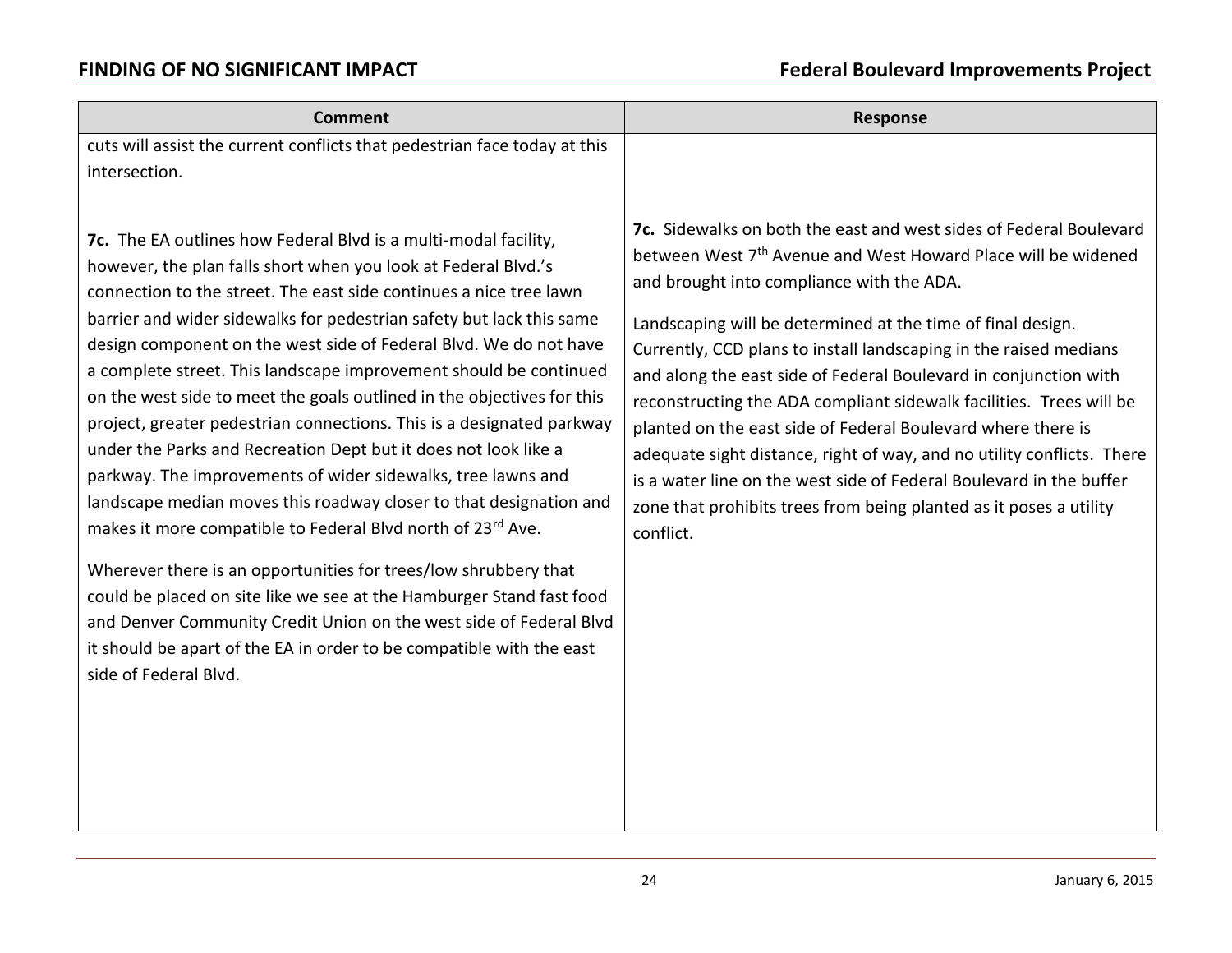| <b>Comment</b>                                                                                                                                                                                                                                                                                                                                                                                                           | <b>Response</b>                                                                                                                                                                                                                                                                                                                                                                                                                 |
|--------------------------------------------------------------------------------------------------------------------------------------------------------------------------------------------------------------------------------------------------------------------------------------------------------------------------------------------------------------------------------------------------------------------------|---------------------------------------------------------------------------------------------------------------------------------------------------------------------------------------------------------------------------------------------------------------------------------------------------------------------------------------------------------------------------------------------------------------------------------|
| 7d. If this problem cannot be remedied than we recommend a more                                                                                                                                                                                                                                                                                                                                                          | 7d. Projects funded by CCD include a set aside of 1% of the                                                                                                                                                                                                                                                                                                                                                                     |
| creative approach of allocating the art mandated funds for the City's                                                                                                                                                                                                                                                                                                                                                    | construction budget for artwork. This project is funded partly by                                                                                                                                                                                                                                                                                                                                                               |
| contribution of 80 million to place decorative plant like structures or                                                                                                                                                                                                                                                                                                                                                  | the CCD and partly with federal funds meaning that 1% of the CCD                                                                                                                                                                                                                                                                                                                                                                |
| decorative features (as noted in curb enhancement (1) & (2) below                                                                                                                                                                                                                                                                                                                                                        | portion of the budget will be allocated for art. After Federal                                                                                                                                                                                                                                                                                                                                                                  |
| to create safe buffer zones.                                                                                                                                                                                                                                                                                                                                                                                             | Boulevard is constructed, a committee including members of the                                                                                                                                                                                                                                                                                                                                                                  |
|                                                                                                                                                                                                                                                                                                                                                                                                                          | public will be created to identify art for the area.                                                                                                                                                                                                                                                                                                                                                                            |
|                                                                                                                                                                                                                                                                                                                                                                                                                          |                                                                                                                                                                                                                                                                                                                                                                                                                                 |
| 7e. The EA noted Federal Blvd in this section, "has many local<br>community facilities that are high pedestrian activity areas with<br>pedestrian travel along or across Federal Blvd in order to gain access<br>to them. The Project Area includes parks, recreational trails and<br>centers, bicycle routes, public library, Denver Dept of Human<br>Services, West Side Health Clinic, Denver Community Credit Union, | 7e. Pedestrian bulb-outs are not well-suited for Federal Boulevard,<br>as there will not be parking along the sides of the street which is<br>usually used to accommodate pedestrian bulb-outs at intersections.<br>In order to accommodate this feature at intersections, the roadway<br>capacity would be decreased in these areas, resulting in congestion<br>and an inconsistent cross-section throughout the Project Area; |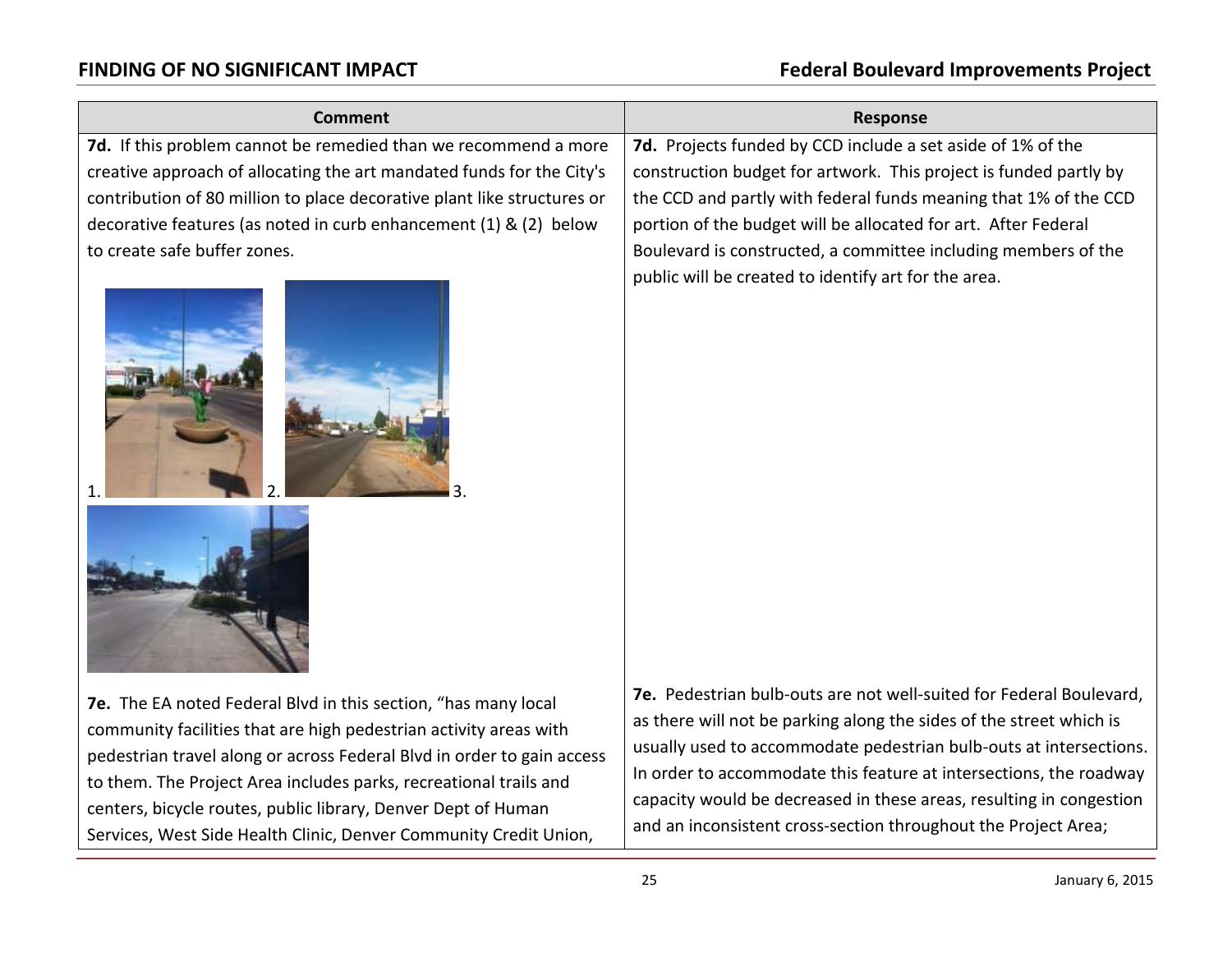| <b>Comment</b>                                                                                                                                                                                                                                                                                                                                                                                                                                                                                                                                                                                                                                                                                                                                                                                                                                                                                                                                                           | <b>Response</b>                                                                                                                                                                                                                                                                                                                                                                                                                                                                                                                                                                                                                                                                                                   |
|--------------------------------------------------------------------------------------------------------------------------------------------------------------------------------------------------------------------------------------------------------------------------------------------------------------------------------------------------------------------------------------------------------------------------------------------------------------------------------------------------------------------------------------------------------------------------------------------------------------------------------------------------------------------------------------------------------------------------------------------------------------------------------------------------------------------------------------------------------------------------------------------------------------------------------------------------------------------------|-------------------------------------------------------------------------------------------------------------------------------------------------------------------------------------------------------------------------------------------------------------------------------------------------------------------------------------------------------------------------------------------------------------------------------------------------------------------------------------------------------------------------------------------------------------------------------------------------------------------------------------------------------------------------------------------------------------------|
| Schools and places of religious worship." The EA goes on to note that                                                                                                                                                                                                                                                                                                                                                                                                                                                                                                                                                                                                                                                                                                                                                                                                                                                                                                    | neither of which supports the Purpose and Need of this project.                                                                                                                                                                                                                                                                                                                                                                                                                                                                                                                                                                                                                                                   |
| "Federal Blvd is a designated Enhanced Bus Transit Corridor as                                                                                                                                                                                                                                                                                                                                                                                                                                                                                                                                                                                                                                                                                                                                                                                                                                                                                                           | Additionally, this design would not be consistent with the typical                                                                                                                                                                                                                                                                                                                                                                                                                                                                                                                                                                                                                                                |
| documented in the Pedestrian Master Plan (2004) and Blueprint                                                                                                                                                                                                                                                                                                                                                                                                                                                                                                                                                                                                                                                                                                                                                                                                                                                                                                            | cross section of a principal, urban arterial and state highway.                                                                                                                                                                                                                                                                                                                                                                                                                                                                                                                                                                                                                                                   |
| Denver (2002); however the existing cross-section does not meet the<br>design guidelines for this type of facility because of the inconsistent<br>buffer area, lack of directional curb ramps at every intersection", and<br>I would also note severe grade changes. Since this is the case than it<br>is important to create a safe buffer zone since transit is highly used<br>with 5 bus stops on the west side alone. It may make more sense to<br>create on-street parking with curb enhancement (3) as a way to<br>improve safety and serve the local redevelopment along Federal<br>Blvd.                                                                                                                                                                                                                                                                                                                                                                         | Sidewalks on both the east and west sides of Federal Boulevard<br>between West 7 <sup>th</sup> avenue and West Holden Streets will be widened<br>and brought into compliance with the ADA. This will provide<br>adequate pedestrian facilities with a safe buffer zone. In order to<br>accommodate on-street parking and curb enhancements the<br>roadway capacity would be decreased in these areas resulting in an<br>inconsistent cross-section throughout the Project Area; neither of<br>which supports the Purpose and Need of this project. Additionally,<br>this design would not be consistent with the typical cross section of<br>a principal, urban arterial and state highway.                       |
| 7f. According to District #1 Police Commander the grade change at<br>10 <sup>th</sup> Ave and Federal Blvd is a high accident area and in part is due to<br>the severe grade change from 10 <sup>th</sup> Ave as it crosses Federal Blvd. This<br>area is noted for improvement in the EA but I would also add curb<br>bulbouts and curb enhancements like curb enhancement (3),<br>illustrated along the Denver Dept of Human Services which will be a<br>way to create a better enhanced bus transit corridor with a set aside<br>area for bus traffic that allows for merging transit. This is particularly<br>important along the area by the Decatur/Federal Light Rail Station<br>area. Pedestrians are constantly moving across Federal Blvd to<br>connect to this area either to get on buses or to access light rail. The<br>closeness of the bus stop to the merge lane that accesses the Colfax<br>Viaduct creates additional pedestrian/car conflict and the | 7f. The intersection at Federal Boulevard and West 10th Avenue<br>will be improved with upgraded pedestrian signals and enhanced<br>concrete crosswalks to improve pedestrian safety at this<br>intersection. The grades on Federal Boulevard and the east-west<br>streets will remain as they are currently. Changing the grades is<br>beyond the Purpose and Need of this project, as discussed in the EA<br>starting on page 3 (Appendix A). As previously noted, curb bulb-<br>outs and curb enhancements are not proposed for this corridor as<br>roadway capacity would be decreased and would increase<br>congestion as well as resulting in an inconsistent cross-section<br>throughout the Project Area. |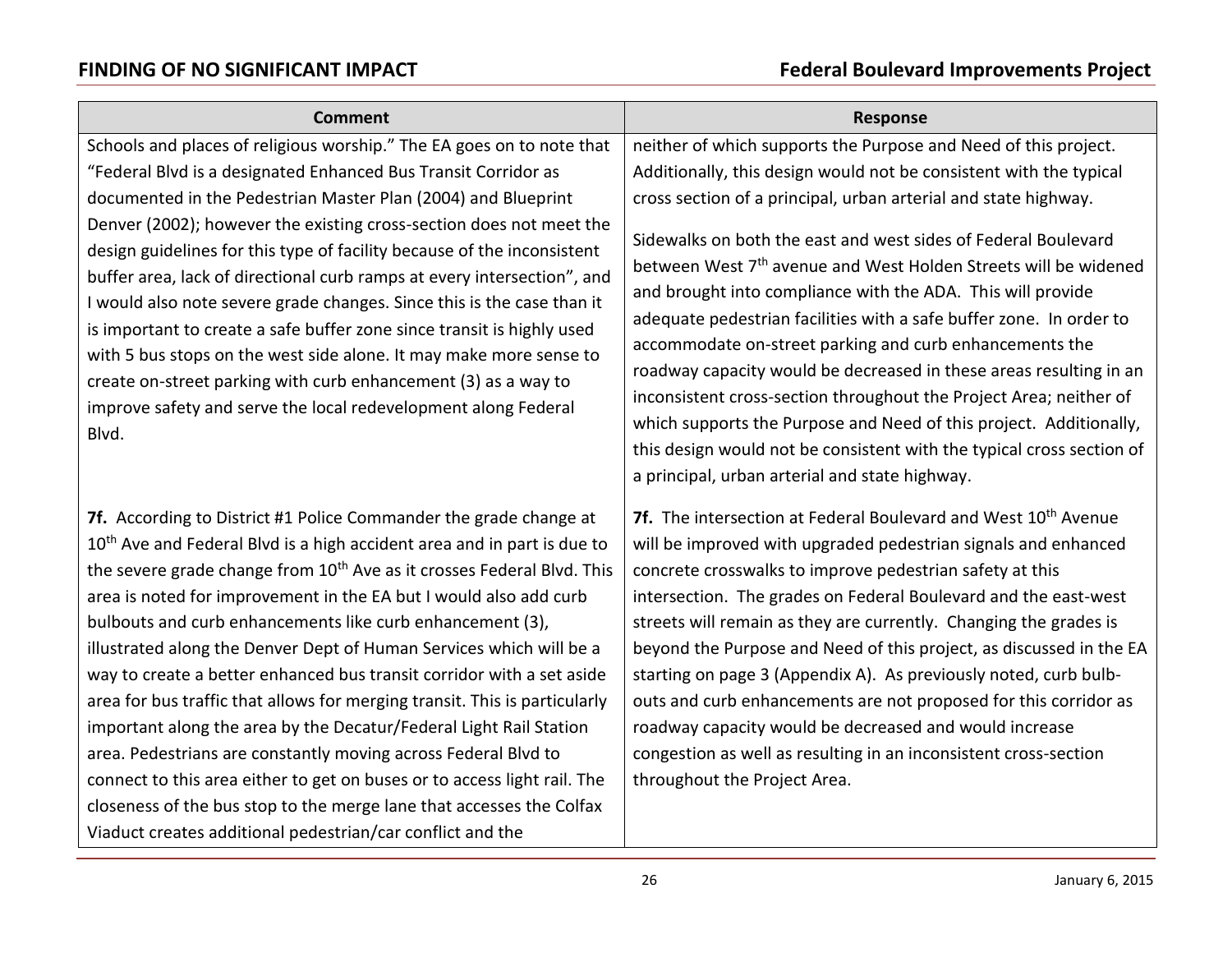| <b>Comment</b>                                                                                                                                                                                                                                                                                                                                                                                                                                                                                       | <b>Response</b>                                                                                                                                                                                                                                                                                                                                                                                                                                          |
|------------------------------------------------------------------------------------------------------------------------------------------------------------------------------------------------------------------------------------------------------------------------------------------------------------------------------------------------------------------------------------------------------------------------------------------------------------------------------------------------------|----------------------------------------------------------------------------------------------------------------------------------------------------------------------------------------------------------------------------------------------------------------------------------------------------------------------------------------------------------------------------------------------------------------------------------------------------------|
| improvement noted in curb enhancement (3) would solve this<br>problem.                                                                                                                                                                                                                                                                                                                                                                                                                               | Bus pull-outs are no longer preferred by RTD as they present a<br>challenge for merging back into vehicular traffic. This is particularly<br>true for high volume streets such as Federal Boulevard, which is a<br>principal, urban arterial and state highway.                                                                                                                                                                                          |
| 7g. Villa Park also recommends the elimination of several curb cuts<br>noted in the EA. Villa Park Neighborhood Assn. recommends the<br>elimination of multiple curb cuts at 707, 765, 775, 869, 891, 947<br>Federal Blvd. Many of the access points create too many conflicting<br>curb cuts with ADA and pedestrian access. In addition, the right of<br>way area used by many of the vehicle businesses to sell cars rob the<br>pedestrian right of way. Improved borders along this section will | 7g. Combining curb cut access where possible was examined<br>during this project and will continue to be examined through the<br>right-of-way access permit process. Property owners have the right<br>to access their property; CCD and CDOT typically allow historical<br>access points to remain until redevelopment occurs and access can<br>be eliminated, combined, or relocated. An access-control plan will<br>be developed during final design. |
| greatly improve the situation.                                                                                                                                                                                                                                                                                                                                                                                                                                                                       | With a more defined pedestrian area, businesses along Federal<br>Boulevard will be deterred from utilizing the right of way for private<br>use. CCD will continue to respond to notifications by the public<br>that private uses are occurring on public right of way.                                                                                                                                                                                   |
|                                                                                                                                                                                                                                                                                                                                                                                                                                                                                                      |                                                                                                                                                                                                                                                                                                                                                                                                                                                          |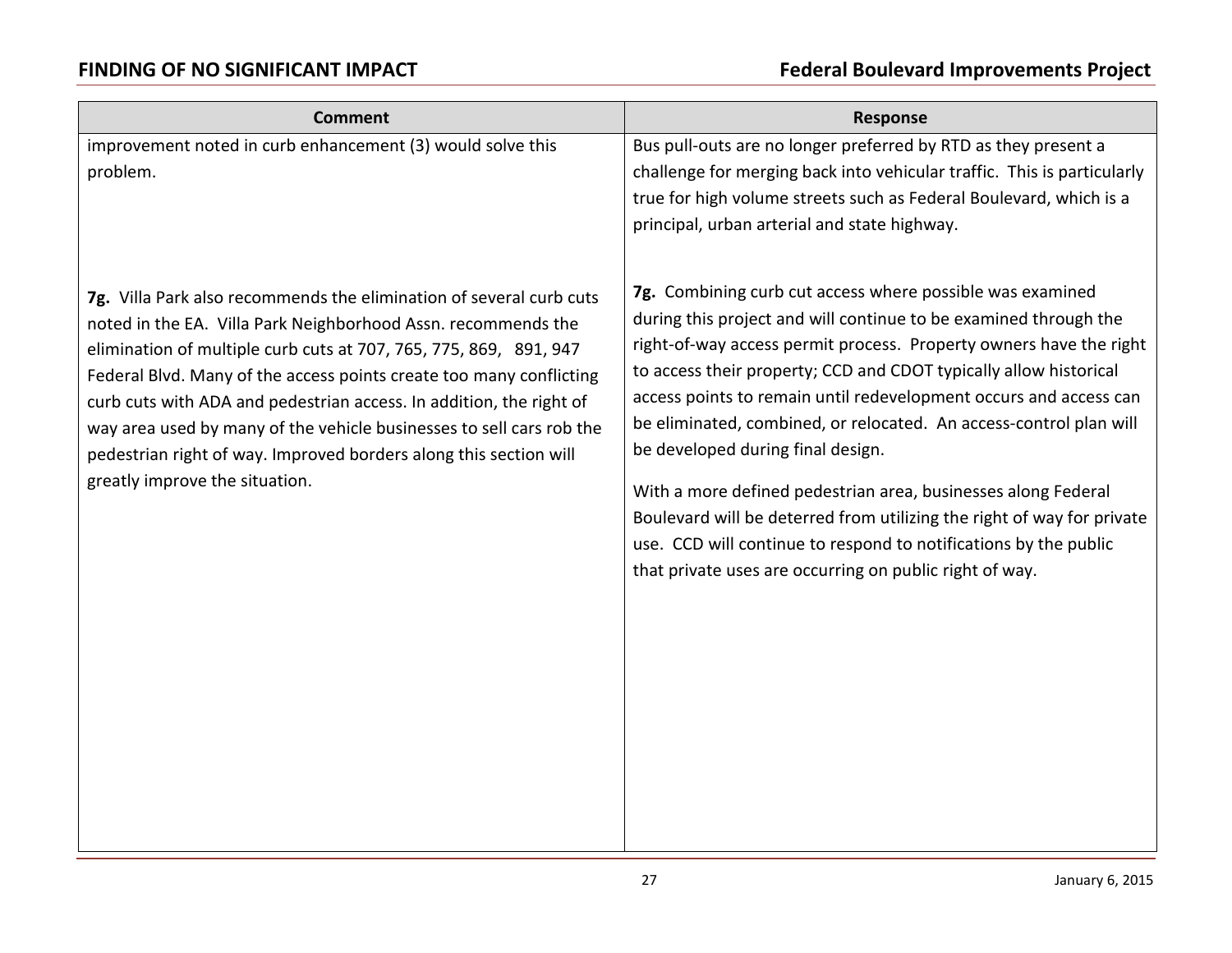| <b>Comment</b>                                                      | <b>Response</b>                                                       |
|---------------------------------------------------------------------|-----------------------------------------------------------------------|
| 7h. The other comments that we heard from residents in Villa Park   | 7h. Best management practices (BMPs) to reduce construction           |
| was the concern of access getting out of the neighborhood during    | impacts are listed in Table 4 of the EA (Appendix A). Access will be  |
| construction and fugitive dust created by the construction. We want | maintained to businesses and neighborhoods during construction;       |
| to emphasize that during this process it is important to use best   | signs indicating access points and construction ahead, as well as     |
| practices to ensure the safety of residents which are only a block  | advance notification of construction activities, will be provided. To |
| away in Villa Park.                                                 | avoid disruption to the Villa Park community and all traveling public |
|                                                                     | during construction, any new or modified access points will be        |
|                                                                     | provided before the existing access points are affected.              |
|                                                                     | Dust-related BMPs include implementation of air quality controls,     |
|                                                                     | applying water to control construction dust, and managing             |
|                                                                     | environmental, health, and safety issues during construction in       |
|                                                                     | accordance with CDOT's Standard Specifications for Road and Bridge    |
|                                                                     | Construction, and CDPHE-Air Pollution Control Division's (APCD) Air   |
|                                                                     | Pollutant Emission Notification, CDPHE-APCD's demolition permit,      |
|                                                                     | and fugitive dust control plan requirements.                          |
|                                                                     |                                                                       |
|                                                                     |                                                                       |
|                                                                     |                                                                       |
|                                                                     |                                                                       |
|                                                                     |                                                                       |
|                                                                     |                                                                       |
|                                                                     |                                                                       |
|                                                                     |                                                                       |
|                                                                     |                                                                       |
|                                                                     |                                                                       |
|                                                                     |                                                                       |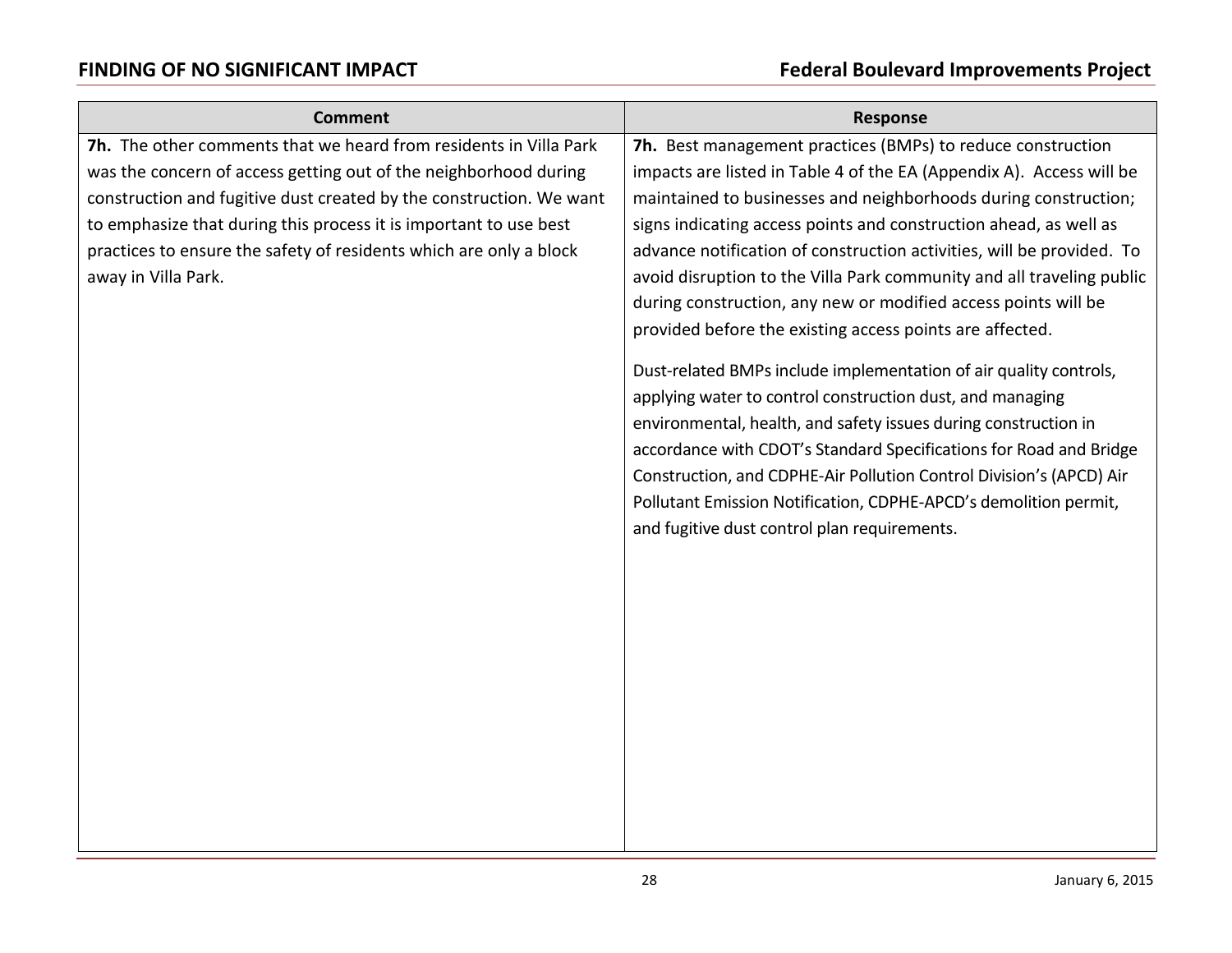| <b>Comment</b>                                                                                                                                                                                                                                                                                                                                                                                                                                                                                                                                      | <b>Response</b>                                                                                                                                                                                                                                                                                                                                                                                                                                                                                                                                                                                     |
|-----------------------------------------------------------------------------------------------------------------------------------------------------------------------------------------------------------------------------------------------------------------------------------------------------------------------------------------------------------------------------------------------------------------------------------------------------------------------------------------------------------------------------------------------------|-----------------------------------------------------------------------------------------------------------------------------------------------------------------------------------------------------------------------------------------------------------------------------------------------------------------------------------------------------------------------------------------------------------------------------------------------------------------------------------------------------------------------------------------------------------------------------------------------------|
| <b>City Council Comment 8.</b>                                                                                                                                                                                                                                                                                                                                                                                                                                                                                                                      |                                                                                                                                                                                                                                                                                                                                                                                                                                                                                                                                                                                                     |
| 8a. In the Environmental Assessment (EA) released October 15 <sup>th</sup> 2014<br>Federal Boulevard Improvements Project Between West 7th Avenue<br>and West Howard Placed under What is the Proposed Action? (page<br>9) the EA should state, "In the Proposed Action, the existing<br>signalized crosswalks at the intersections of Federal Boulevard with<br>West 8 <sup>th</sup> Avenue, West 10 <sup>th</sup> Avenue, and West Holden Place will be<br>upgraded with new traffic and pedestrian signals and enhanced<br>concrete crosswalks." | 8a. As committed to by the CCD Department of Public Works<br>Executive Director in a letter dated November 5, 2014, the<br>intersection at West Holden Place will be reconstructed with<br>enhanced concrete crosswalks. This is identified in the Proposed<br>Action clarifications above in the section entitled "What has<br>Changed since the EA" on pages 4 and 5. The signals at West<br>Holden Place were upgraded as a part of the 2013 RTD project and<br>do not need to be further upgraded. Signals will be upgraded at<br>West 8 <sup>th</sup> Avenue and West 10 <sup>th</sup> Avenue. |
| 8b. Under Bicycle and Pedestrian Improvements the EA should state<br>(page 10 bullet 4), "Upgrading existing pedestrian signals and<br>construction enhanced concrete crosswalks at the signalized<br>intersections of Federal Boulevard with West 8 <sup>th</sup> Avenue, West 10 <sup>th</sup><br>Avenue and West Holden Place."                                                                                                                                                                                                                  | 8b. The clarification text above for the Proposed Action in the<br>"What has Changed since the EA?" specifically identifies the<br>improvement of West Holden Place by the addition of enhanced<br>concrete crosswalks.                                                                                                                                                                                                                                                                                                                                                                             |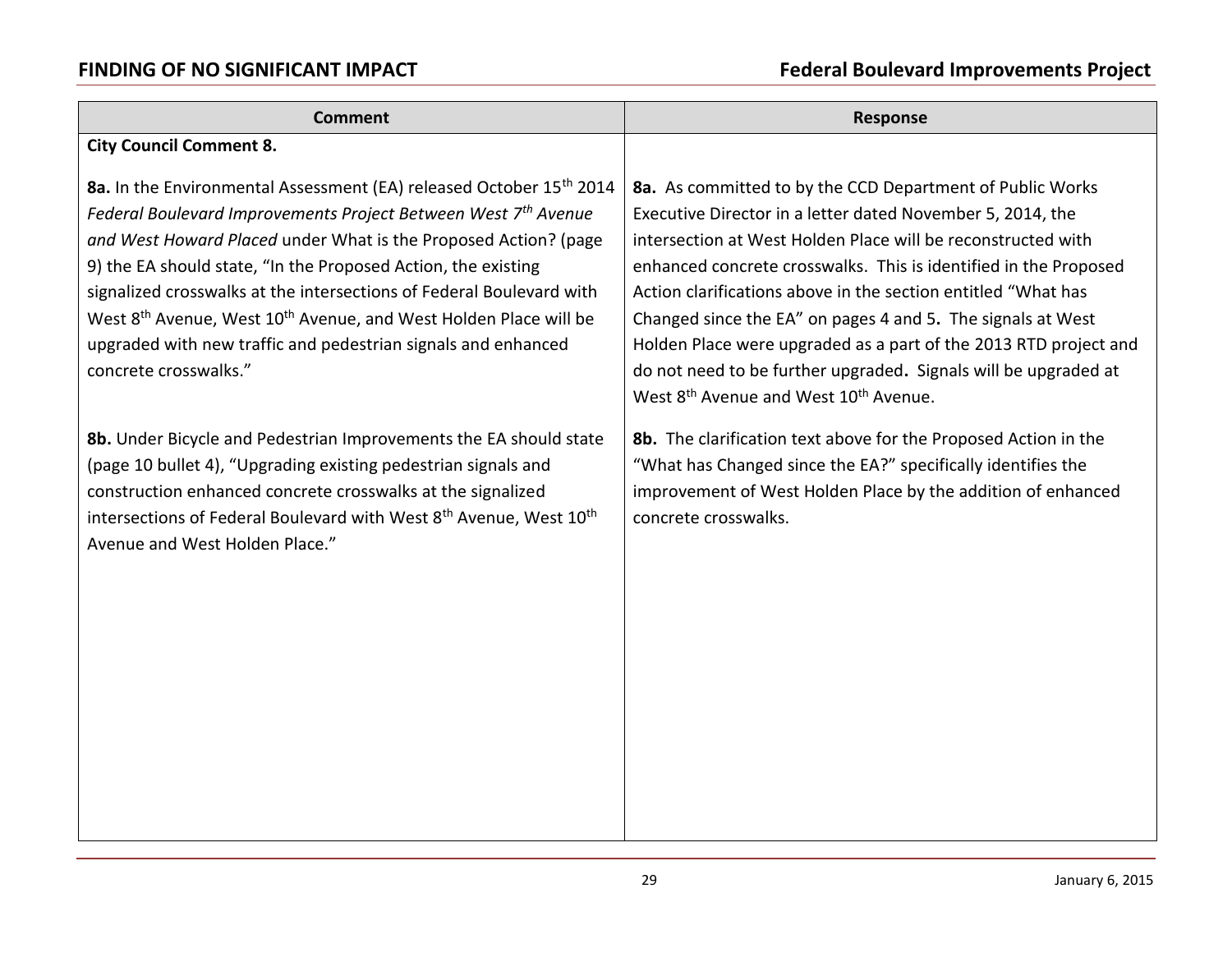| <b>Comment</b>                                                        | <b>Response</b>                                                            |
|-----------------------------------------------------------------------|----------------------------------------------------------------------------|
| CCD Community Planning Department Comment 9. Pg 9. Remove             | 9. Landscaping will be determined at the time of final design.             |
| "sidewalk" label from cross section illustration and replace with     | Currently, CCD plans to install landscaping in the raised medians          |
| "pedestrian zone", and in the description of the cross section in the | and along the east side of Federal Boulevard in conjunction with re-       |
| text add a list of possible items that may be included in the         | constructing the ADA compliant sidewalk facilities. Trees will be          |
| pedestrian realm, including but not limited to sidewalk, tree lawn,   | placed along the east side where there is adequate sight distance,         |
| transit amenities, planters, etc.                                     | right of way, and no conflict with utilities. The Proposed Action          |
|                                                                       | description now includes a statement that the pedestrian zone may          |
|                                                                       | include sidewalks, tree lawn, transit amenities, and landscaping;          |
|                                                                       | these clarification are provided on pages 4 and 5 of this document.        |
|                                                                       |                                                                            |
| <b>CCD Community Planning Department Comment 10. Include</b>          | <b>10.</b> The Decatur-Federal Station Area Plan is discussed in detail in |
| reference to the Decatur-Federal Station Area Plan, perhaps in the    | the Transportation Technical Memorandum which is Appendix A10              |
| introduction. Specifically reference Recommendation C.4 A Vibrant     | of the EA. This document includes a reference to the                       |
| Corridor and recommendation C.4.A. Enhance Federal Blvd as the        | recommendation in the clarifications above in the section entitled         |
| spine of West Denver.                                                 | "What has Changed since the EA? (Page 4)".                                 |
|                                                                       |                                                                            |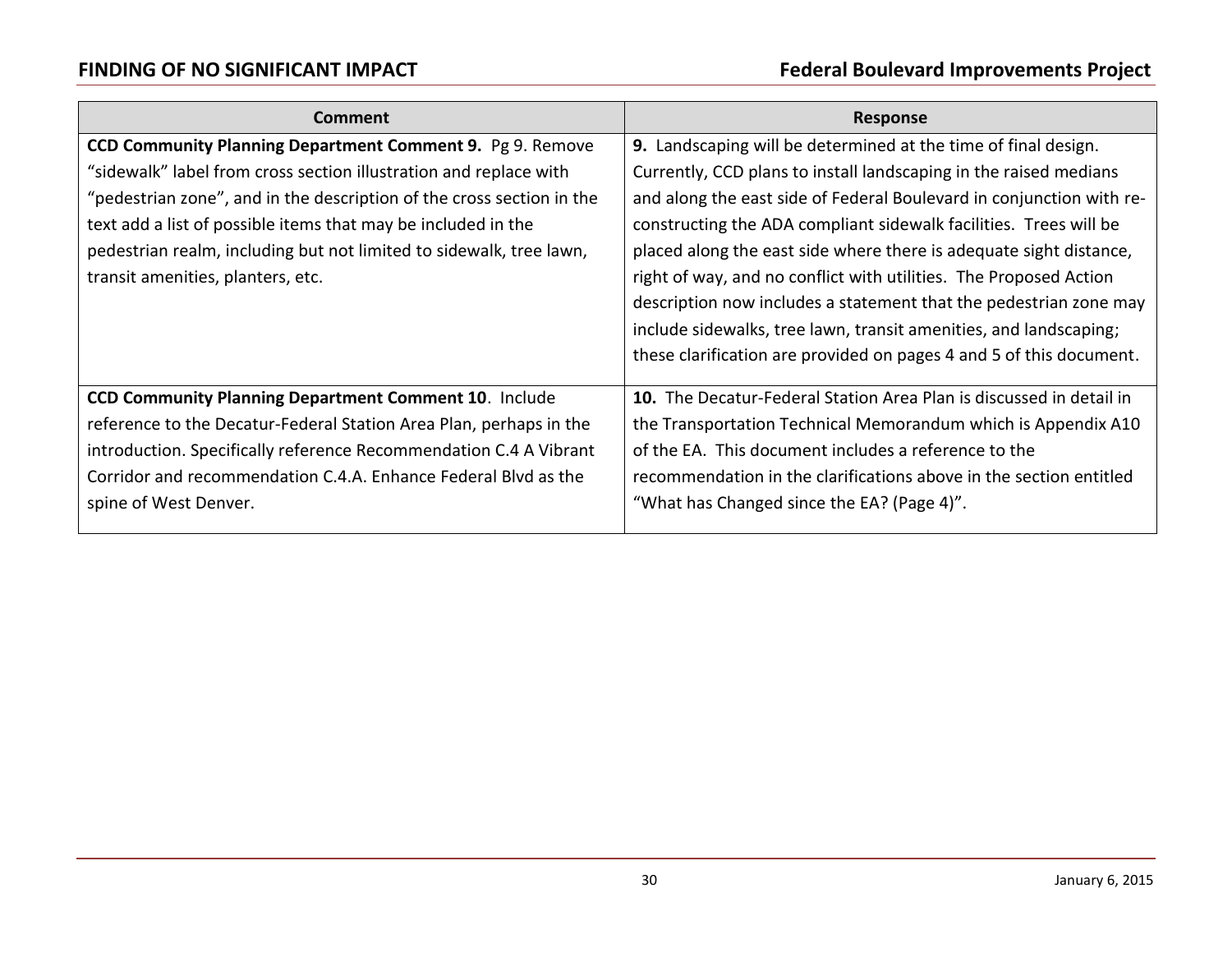### **REFERENCES**

- CCD, 2001. "Bicycle Master Plan Update 2001", prepared by BRW and URS Corporation (URS) for the CCD, adopted March 2002. Website accessed March 2014: [http://www.denvergov.org/bikeprogram/bicyclingindenver/streetsandtrails/planning/tabid/438250/default.aspx.](http://www.denvergov.org/bikeprogram/bicyclingindenver/streetsandtrails/planning/tabid/438250/default.aspx)
- CCD, 2011. "Denver Moves: Making Bicycle and Multi-Use Connections in the Mile High City," prepared by CCD, adopted May 2011. Website accessed March 2014: http://www.denvergov.org/bikeprogram/bicyclingindenver/streetsandtrails/planning/tabid/438250/default.aspx.
- CCD, 2013. "Decatur-Federal Station General Development Plan (GDP) and associated Transportation Memorandum," prepared by CCD; adopted April 2013. Website accessed March 2014: http://www.denvergov.org//tod/TransitOrientedDevelopment/TransitCorridors/WestCorridor/DecaturStation/tabid/395243/Default. aspx.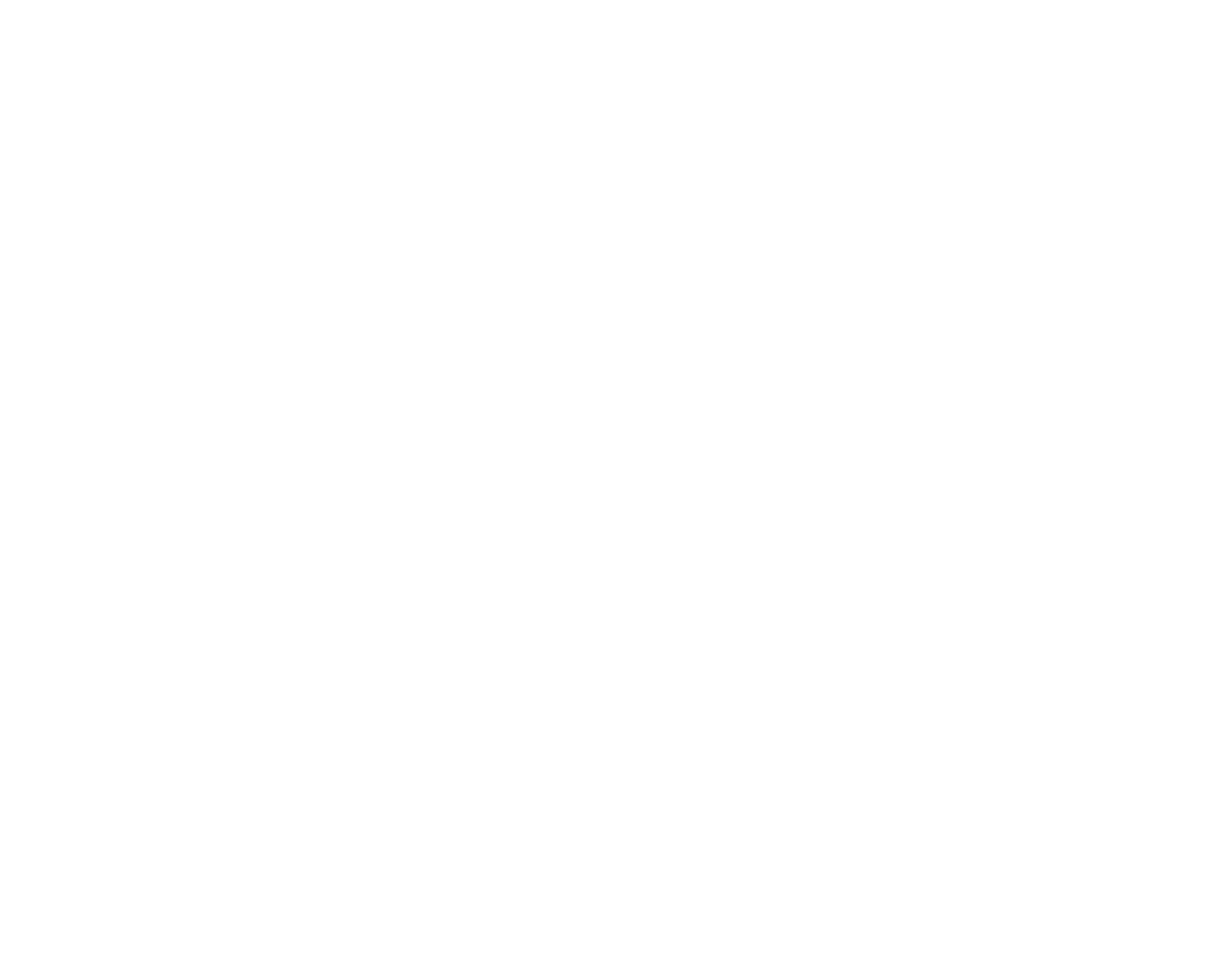**APPENDIX A. FEDERAL BOULEVARD IMPROVEMENTS PROJECT EA - PROVIDED ON CD (ATTACHED)**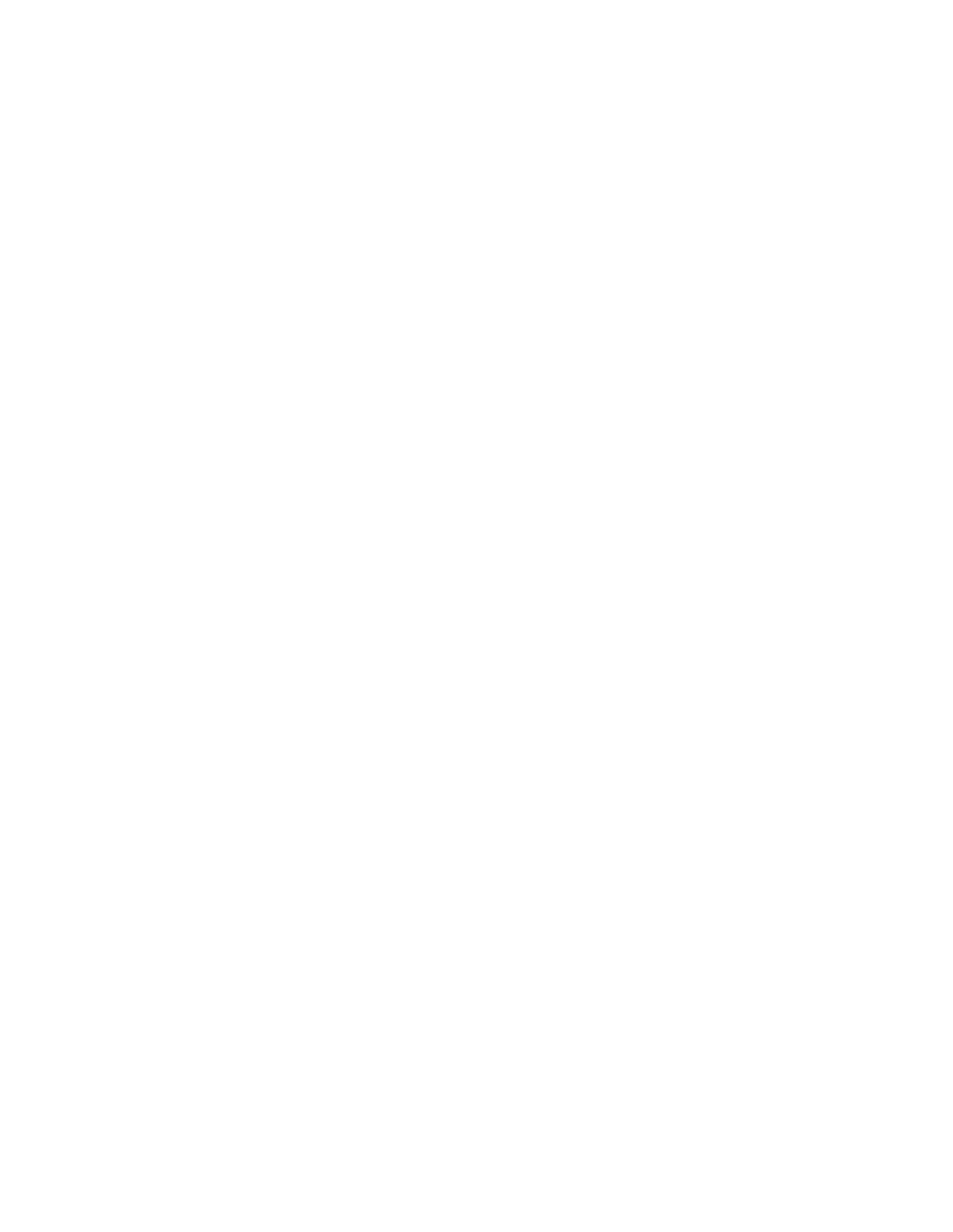**APPENDIX B. PUBLIC INVOLVEMENT SINCE THE PUBLICATION OF THE EA - PROVIDED ON CD (ATTACHED)**